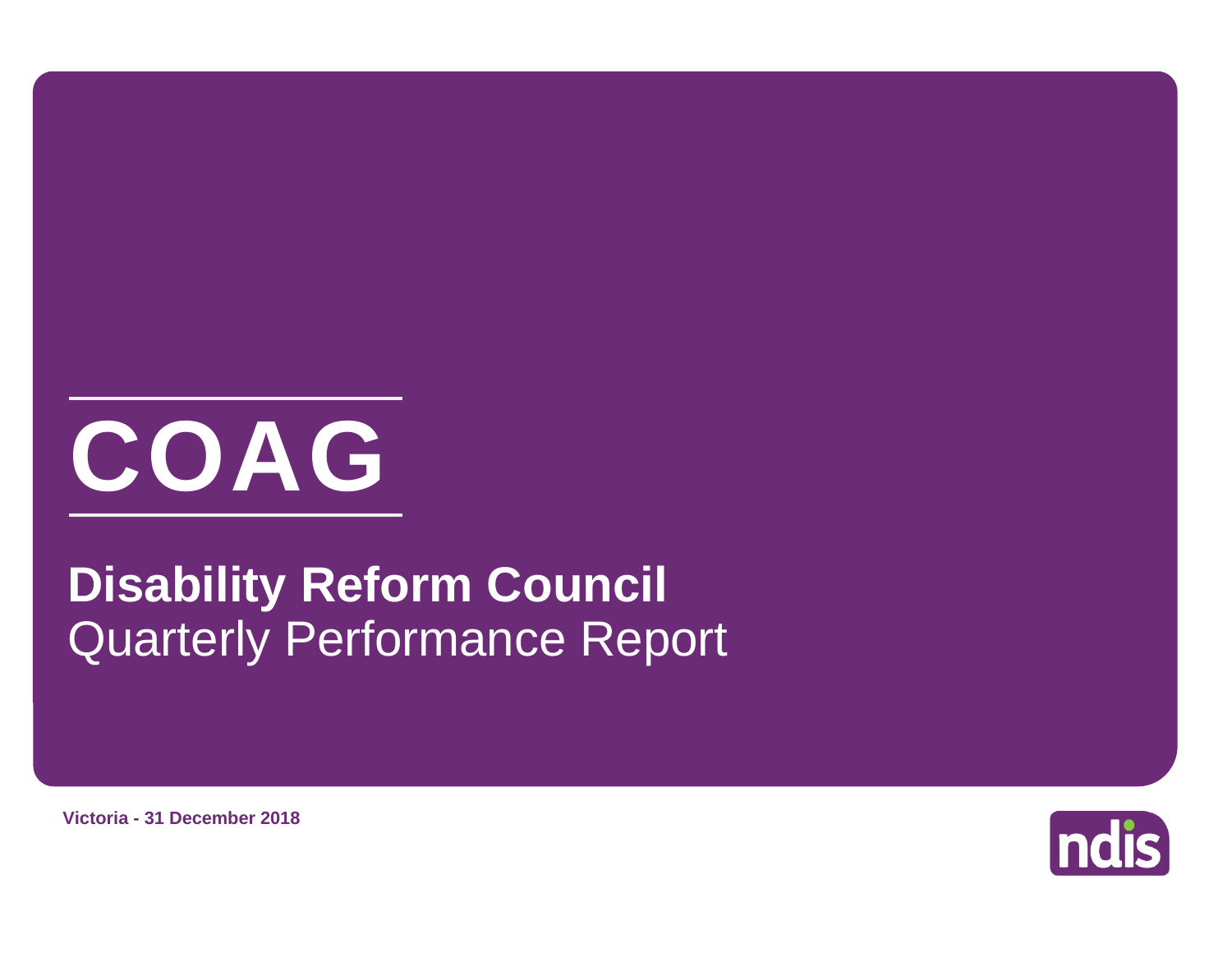

#### **Overview**

**This report is a summary of the performance and operations of the NDIA in Victoria for Quarter 2 of 2018-19 (01 October 2018 - 31 December 2018).**

**It is the tenth quarterly report during the NDIS Transition period, which commenced on 1 July 2016.** 

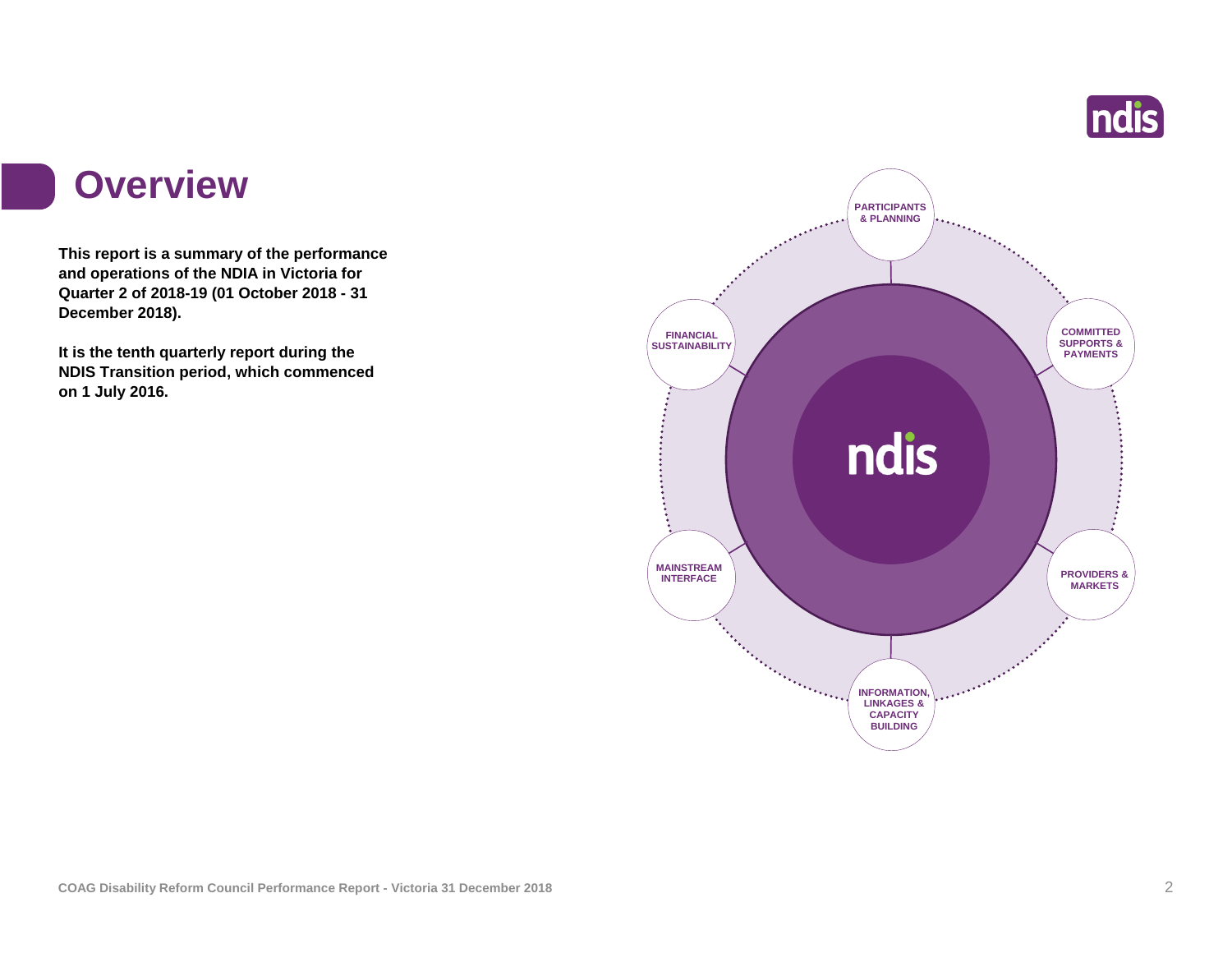

### **Summary**

| <b>Participants and Planning</b>                                                                                                                                                                              | <b>Committed Supports and</b><br><b>Payments</b>                                                                                 | <b>Providers and</b><br><b>Markets</b>                                              | <b>Mainstream Interface</b>                                                            |  |
|---------------------------------------------------------------------------------------------------------------------------------------------------------------------------------------------------------------|----------------------------------------------------------------------------------------------------------------------------------|-------------------------------------------------------------------------------------|----------------------------------------------------------------------------------------|--|
| An additional 8,605 participants<br>with plans this quarter.                                                                                                                                                  | \$2.4 billion has been paid to<br>providers and participants:<br>$\cdot$ \$32.5m in 2013-14,                                     | There were 6,027 registered<br>providers at 31 December<br>2018, representing a 10% | 89% of active participants<br>with a plan approved in 2018-<br>19 Q2 access mainstream |  |
| At 31 December 2018, plans<br>approved and ECEI referrals                                                                                                                                                     | $\cdot$ \$128.3m in 2014-15,<br>• \$160.9m in 2015-16,                                                                           | increase for the quarter.                                                           | services.                                                                              |  |
| represent:                                                                                                                                                                                                    | $\cdot$ \$332.3m in 2016-17,                                                                                                     | 44% of registered providers                                                         |                                                                                        |  |
| • 77% of year to date bilateral<br>estimate met (1 July 2018 - 31                                                                                                                                             | • \$935.9m in 2017-18,<br>• \$819.2m in 2018-19 to date.                                                                         | were active at 31 December<br>2018.                                                 |                                                                                        |  |
| December 2018)                                                                                                                                                                                                |                                                                                                                                  |                                                                                     |                                                                                        |  |
| • 81% of scheme to date bilateral<br>estimate met<br>(1 July 2013 - 31 December 2018)                                                                                                                         | Overall,<br>• 61% of committed supports<br>were utilised in 2013-14,                                                             | 40% of registered providers<br>are individuals/sole traders.                        |                                                                                        |  |
|                                                                                                                                                                                                               | • 79% in 2014-15,                                                                                                                | 25% of registered providers                                                         |                                                                                        |  |
| <b>Participant satisfaction has</b><br>decreased in the quarter but<br>remains high, with 77% of<br>participants surveyed rating their<br>satisfaction with the Agency's<br>planning process as either 'Good' | • 79% in 2015-16,<br>• 67% in 2016-17,<br>$\cdot$ 65% in 2017-18.<br>The 2018-19 experience is<br>still emerging.                | are receiving 85-90% of<br>payments made by the NDIA.                               |                                                                                        |  |
| or 'Very Good'.                                                                                                                                                                                               | The lower proportion of<br>utilisation in 2016-17 and<br>2017-18 reflects the<br>increased amont of<br>participants who received |                                                                                     |                                                                                        |  |
|                                                                                                                                                                                                               | their first plans in these<br>years. Participants tend to<br>utilise less of their first plan,                                   |                                                                                     |                                                                                        |  |
|                                                                                                                                                                                                               | compared with their second<br>and subsequent plans, as it<br>takes time to familiarise with                                      |                                                                                     |                                                                                        |  |
|                                                                                                                                                                                                               | the NDIS and decide which<br>supports to use.                                                                                    |                                                                                     |                                                                                        |  |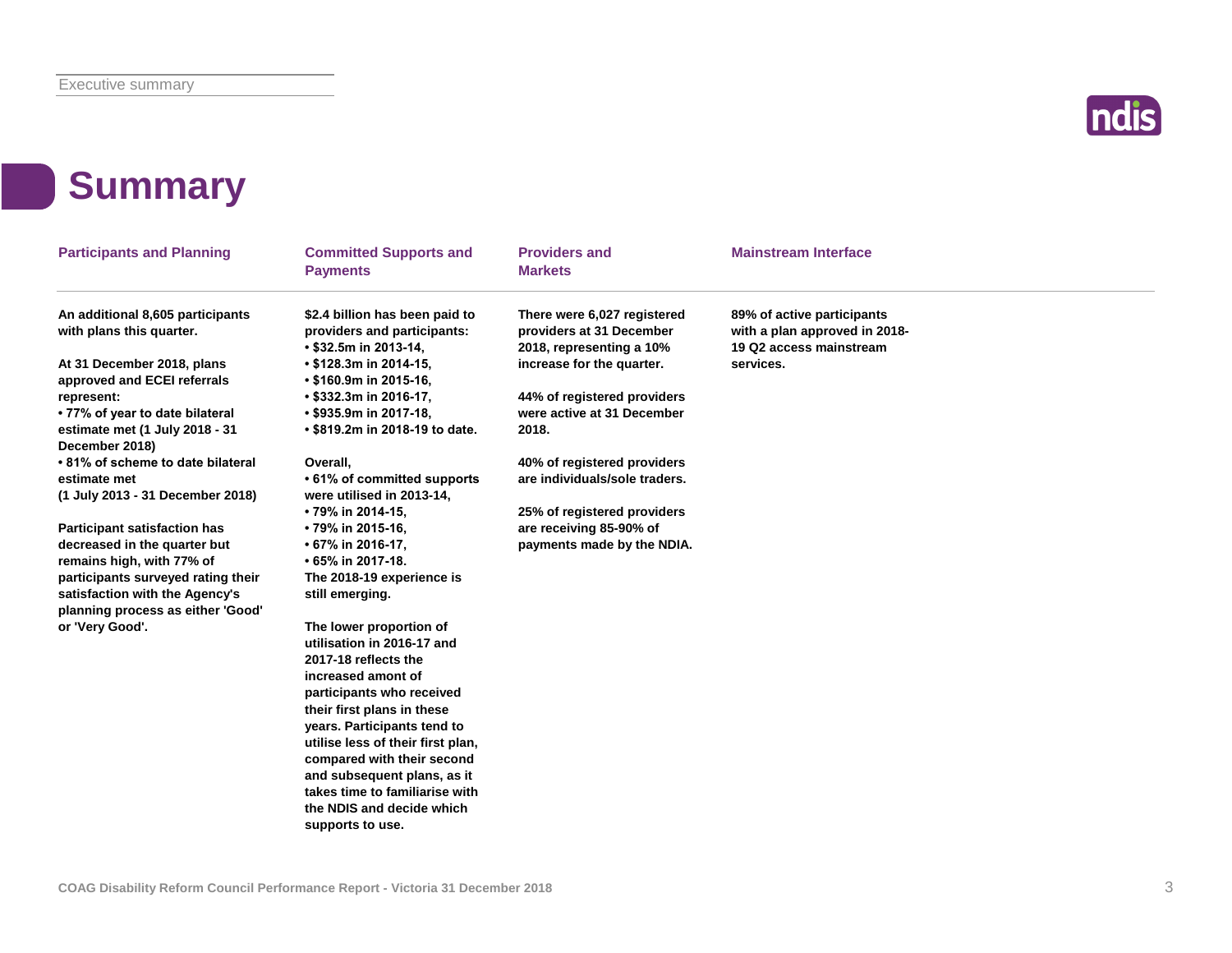## **Participants and Planning**

As the transition phase to full scheme continues, the NDIS in Victoria continues to grow with 8,605 additional participants with approved plans this quarter.

In total, over 60,000 participants are now being supported by the NDIS in Victoria, with approximately 20% receiving support for the first time.



**Victoria - 31 December 2018**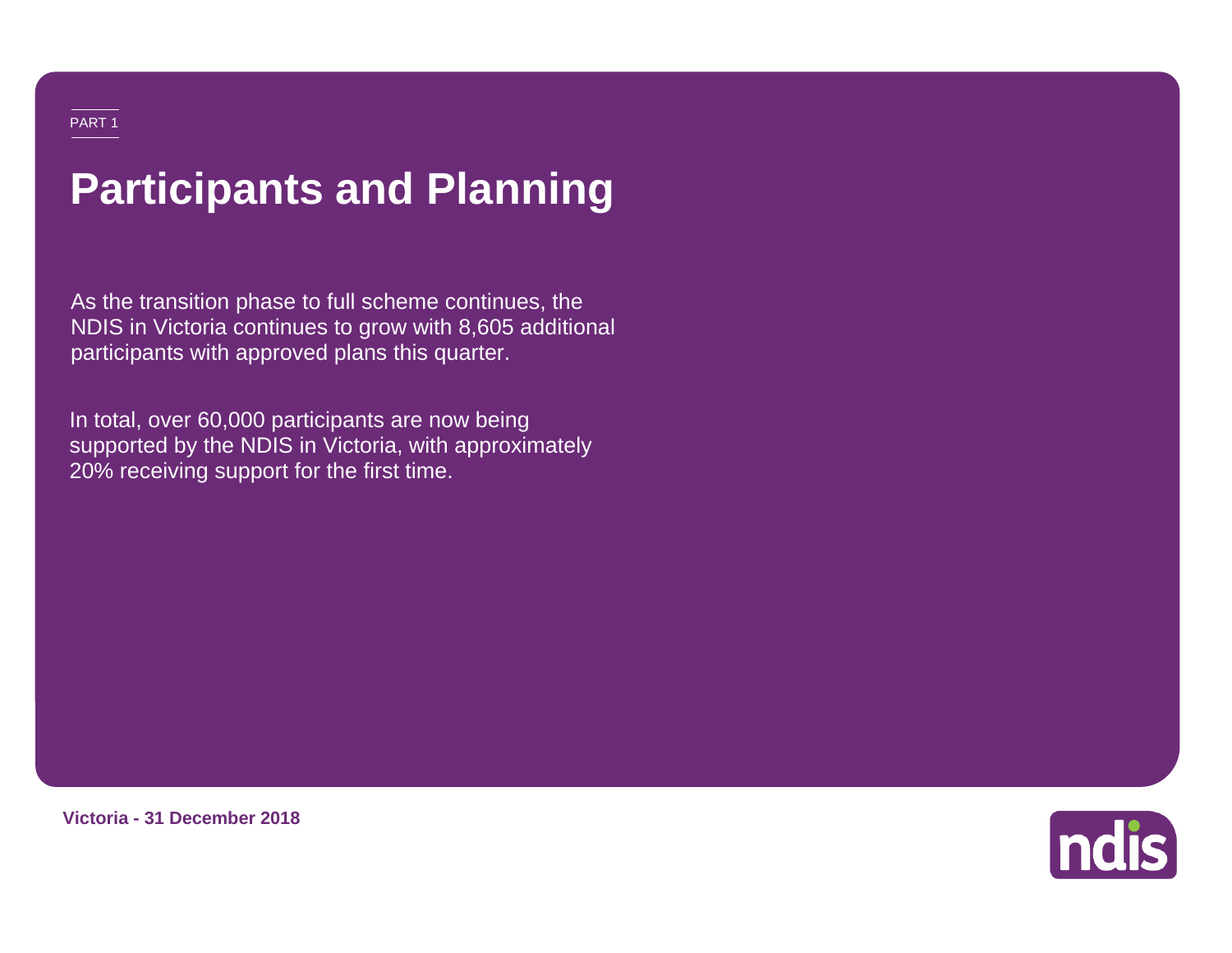### **Summary**

**The NDIS is transitioning to full-scheme according to phasing schedules bilaterally agreed by State/Territory and Commonwealth governments.**

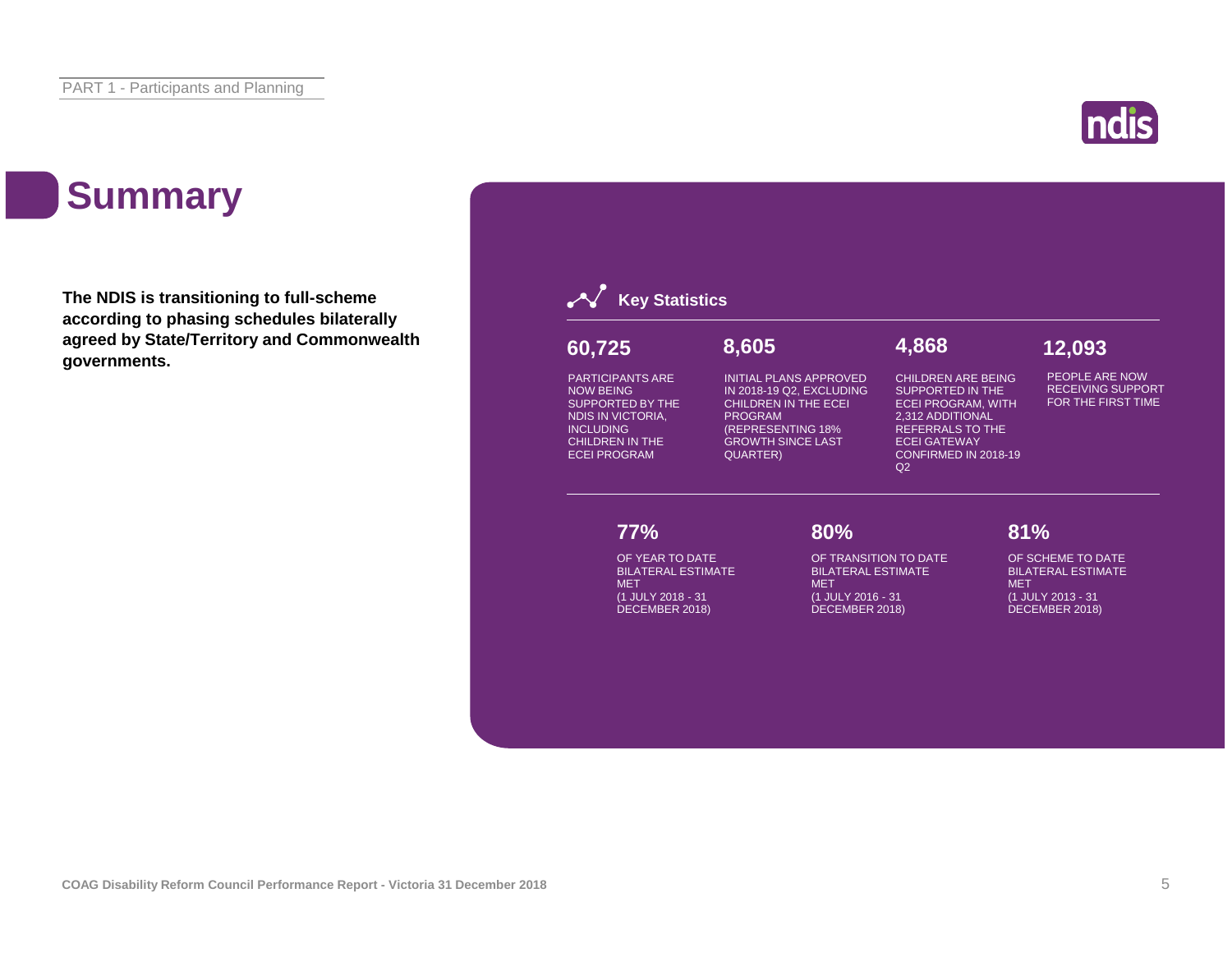

### **Quarterly Intake**

#### **2018-19 Q2**

**Of the 9,334 participants deemed 'eligible' this quarter 70% entered from an existing State/Territory program.**

**Of the 8,605 plan approvals this quarter, 66% had transitioned from an existing State/Territory program, 86% entered with a permanent disability and 620 were previously confirmed as ECEI at 2018-19 Q1.**

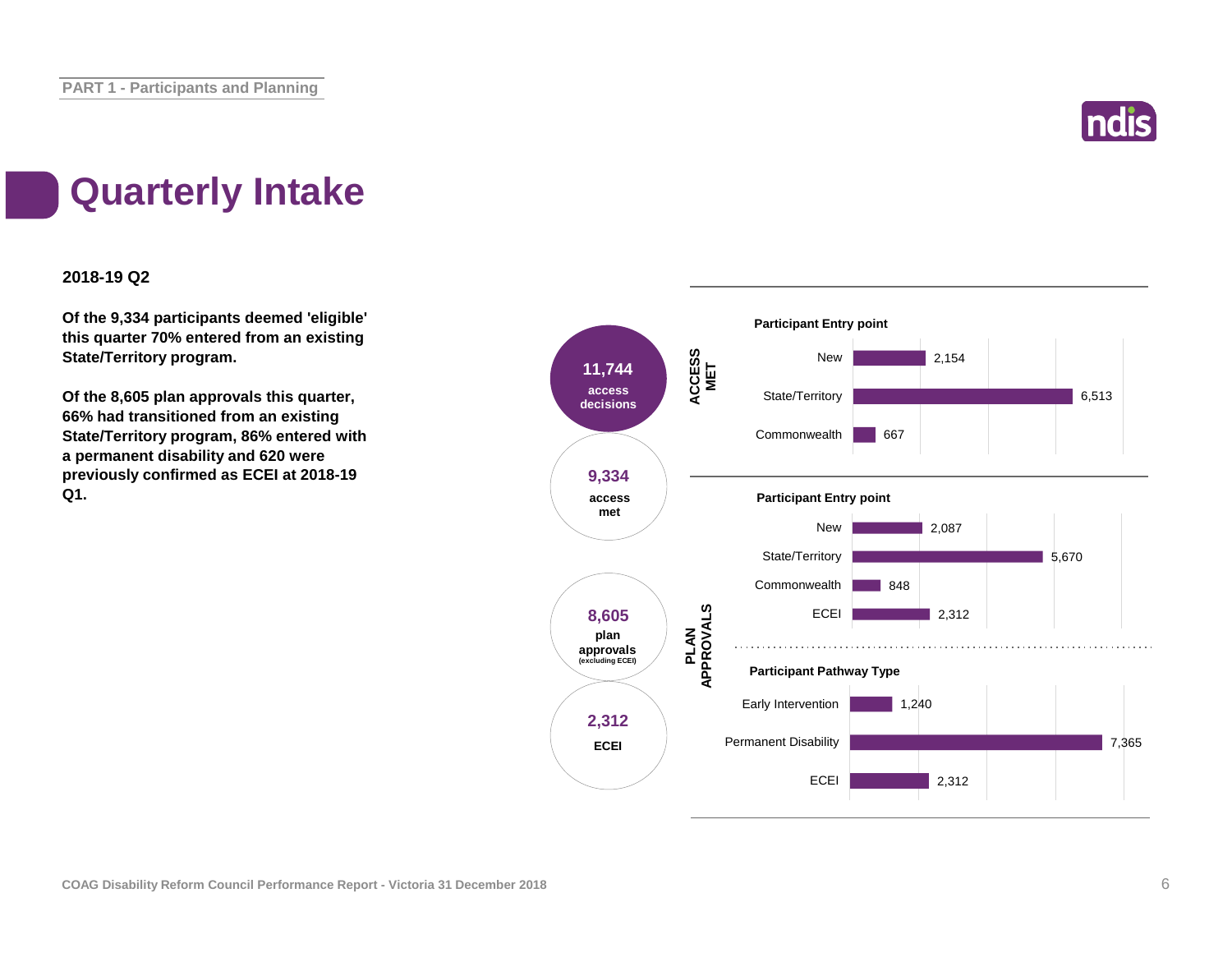

#### **Quarterly Intake Detail**

**Plan approval numbers have increased from 47,252 at the end of 2018-19 Q1 to 55,857 by the end of 2018-19 Q2, an increase of 8,605 approvals.**

**At the end of the quarter, 4,868 are children being supported in the ECEI gateway. Of these, 2,556 were previously confirmed as ECEI at 30 September 2018 and an additional 2,312 children entered the gateway this quarter.**

**Overall, 964 participants with approved plans have exited the Scheme, resulting in 59,761 active participants (including ECEI) as at 31 December 2018.**

There were 11,782 plan reviews this quarter. This figure relates to all participants who have entered the scheme.



**Change in plan approvals between 30 September 2018 and 31 December 2018**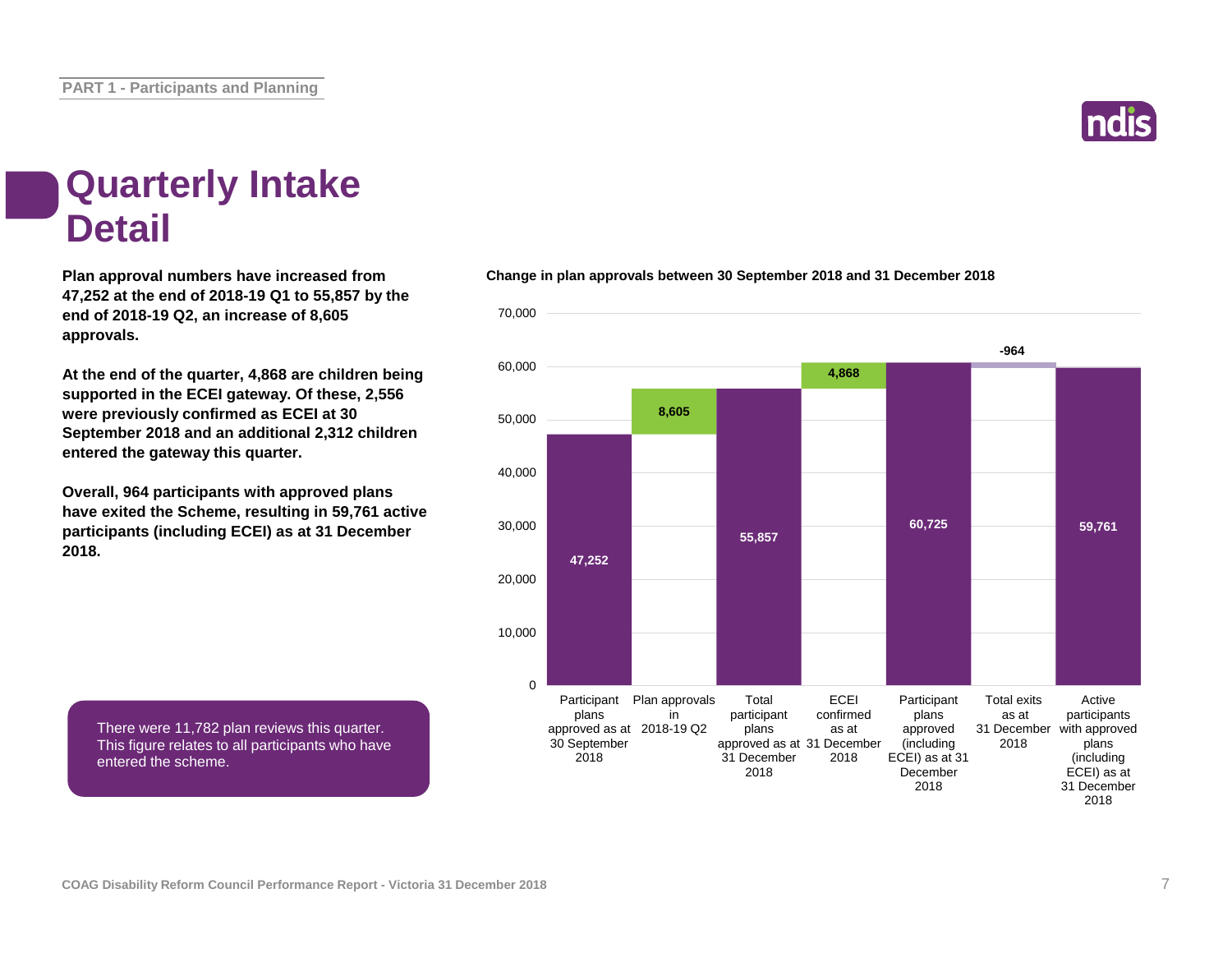# **Cumulative**

**At the end of 2018-19 Q2, the cumulative total number of participants receiving support was 60,725 (including 4,868 children supported through the ECEI gateway). Of these, 38,426 transitioned from an existing State/Territory program, 5,338 transitioned from an existing Commonwealth program and 12,093 participants are now receiving support for the first time.**

**Overall, since 1 July 2013, there have been 84,891 people with access decisions.**

Cumulative position reporting is inclusive of trial participants for the reported period and represents participants who have or have had an approved plan.

#### **Cumulative plan approvals compared with bilateral estimate Position** cumulative plan approvais compared with bilateral external of year to date bilateral estimate met



#### **77%**

(1 July 2018 - 31 December 2018)

#### **80%**

of transition to date bilateral estimate met (1 July 2016 - 31 December 2018)

#### **81%**

of scheme to date bilateral estimate met (1 July 2013 - 31 December 2018)

#### **55,857**

plan approvals to date; 60,725 including ECEI confirmed

#### **Plan approvals by participant referral pathway**

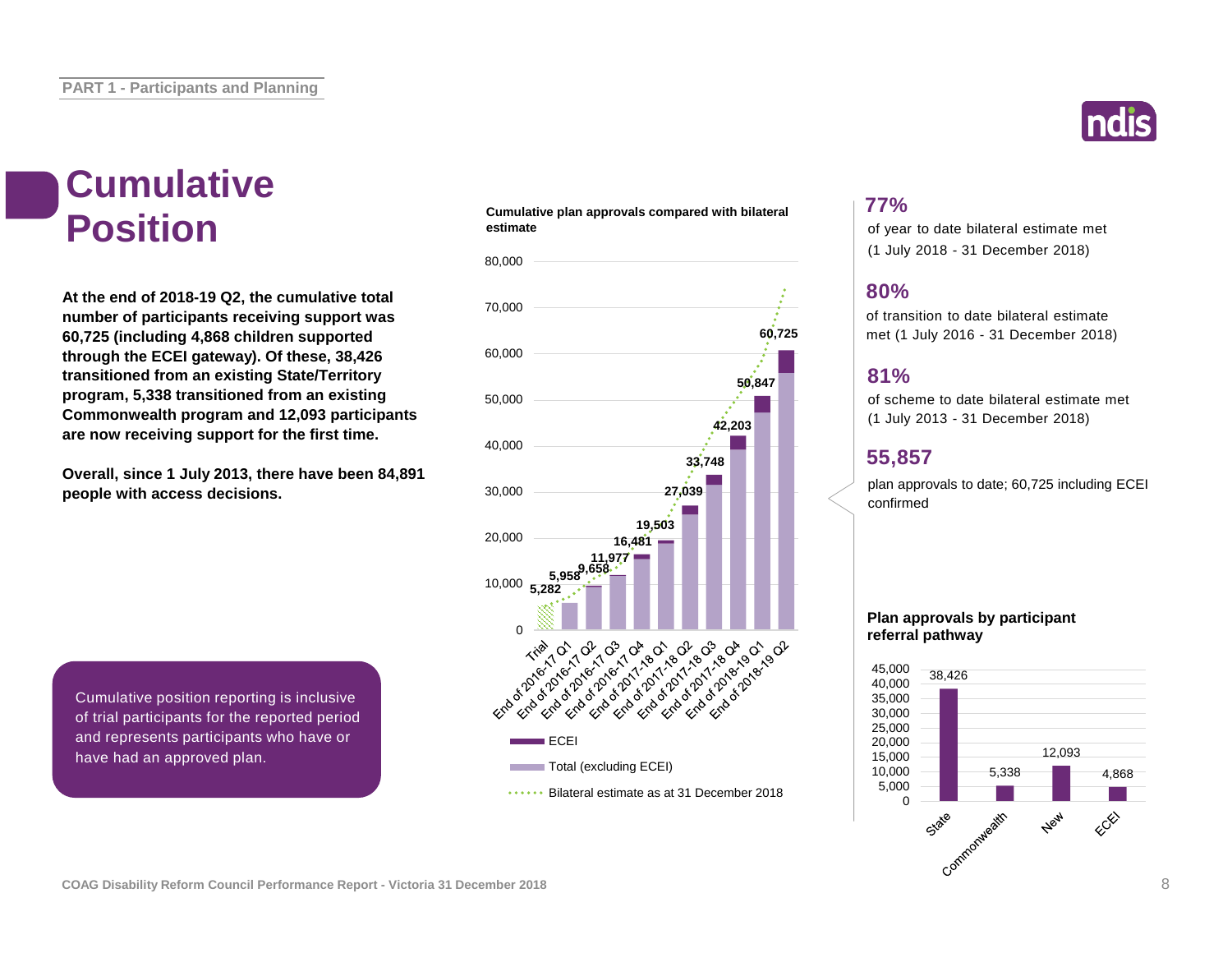

### **Participant Profiles by Age Group**

**These bar charts show the demographic profile of active participants with a plan approved in 2018-19 Q2, compared with plan approvals at 30 September 2018, by age group.**

**Around 23% of participants entering in this quarter are aged 7 to 14 years. This compares with 22% in prior quarters.**

#### **Active participants with a plan approved in 2018-19 Q2 by age group**



**% of active participants with a plan approved by age group**



■% of active participants with a plan approved in prior quarters

■% of active participants with a plan approved in 2018-19 Q2

Note: The age eligibility requirements for the NDIS are based on the age as at the access request date. Participants with their initial plan approved aged 65+ have turned 65 since their access request was received.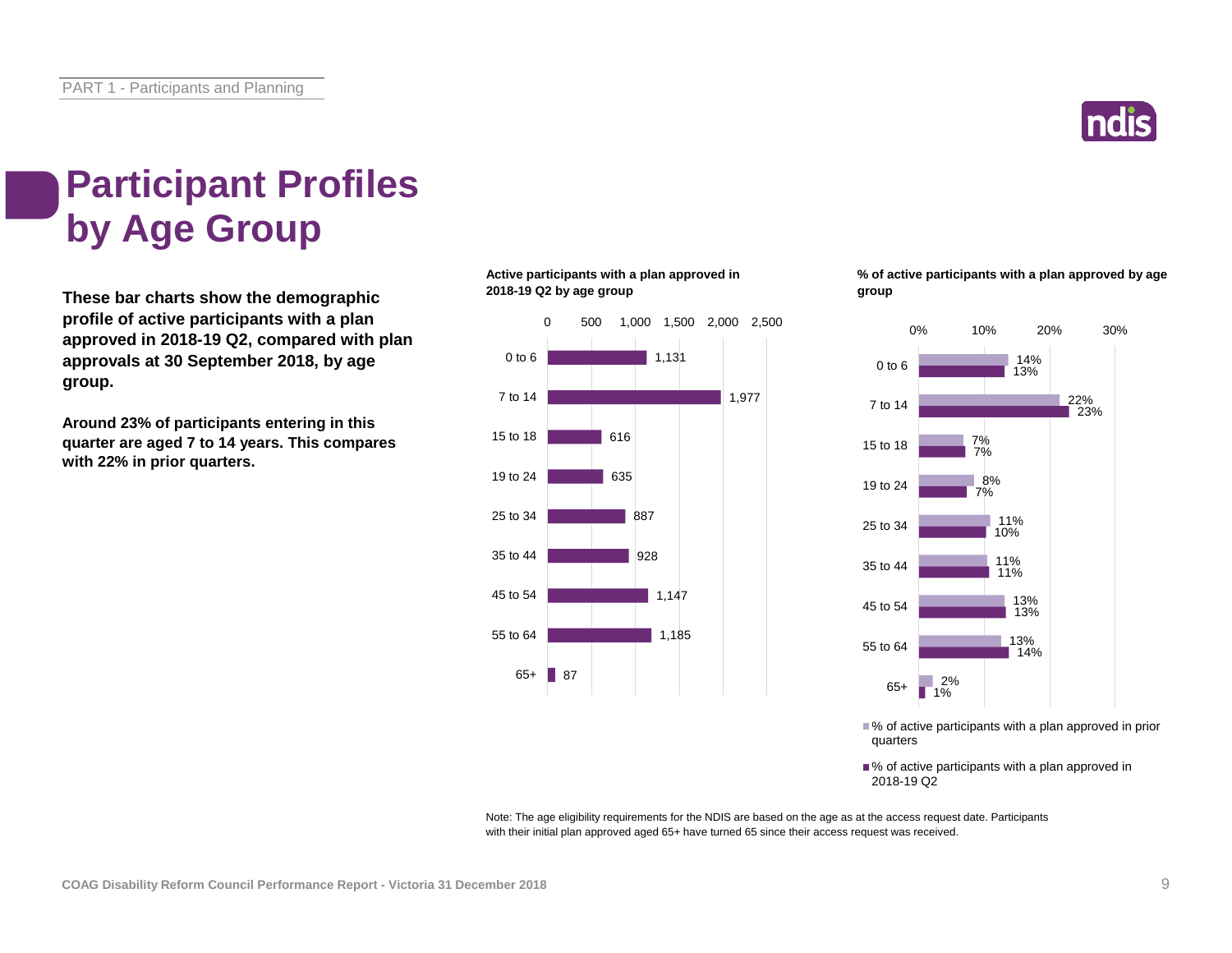

### **Participant Profiles by Disability Group**

**These bar charts show the demographic profile of active participants with a plan approved in 2018-19 Q2, compared with plan approvals at 30 September 2018, by disability group.**

**Of the participants entering this month, 27% have a primary disability group of Autism and 23% have a primary disability group of Intellectual Disability.**

**Active participants with a plan approved in 2018-19 Q2 by disability group**



**% of active participants with a plan approved by disability group**



■% of active participants with a plan approved in prior quarters

■% of active participants with a plan approved in 2018-19 Q2

Note 1: Of the 1963 active participants identified as having an intellectual disability, 252 (13%) have Down syndrome. Note 2: Since 2017-18 Q1 Developmental Delay and Global Developmental Delay have been reported separately to the Intellectual Disability group.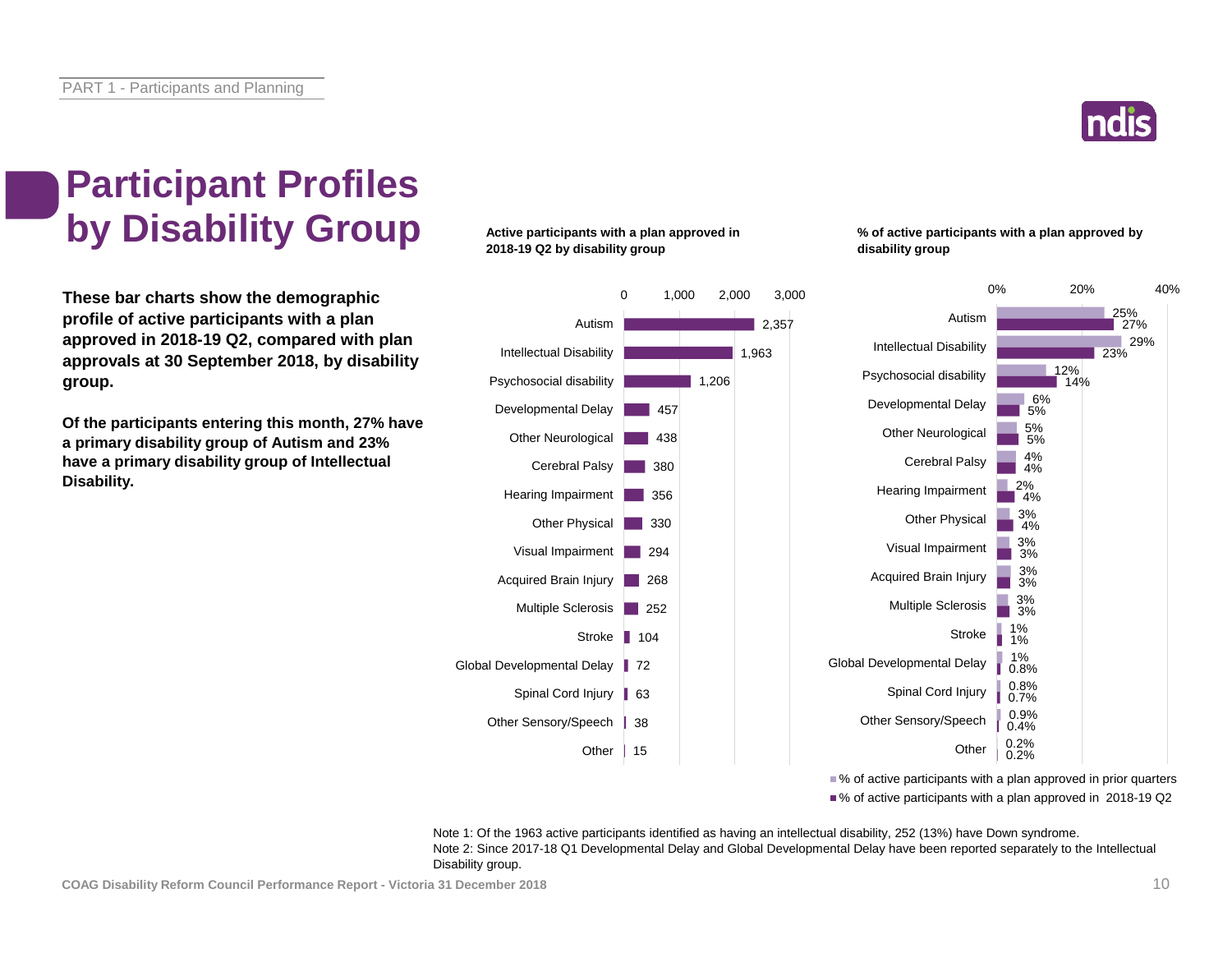

### **Participant Profiles by Level of Function**

**These bar charts show demographic profile of active participants with a plan approved in 2018-19 Q2, compared with plan approvals at 30 September 2018, by level of function.**

**For participants with a plan approval in the current quarter:** 

**• 24% of active participants had a relatively high level of function**

**• 46% of active participants had a relatively moderate level of function** 

**• 30% had a relatively low level of function**

**These relativities are within the NDIS participant population, and not comparable to the general population.**

**% of active participants with a plan approved by level of function**



■% of active participants with a plan approved in 2018-19 Q2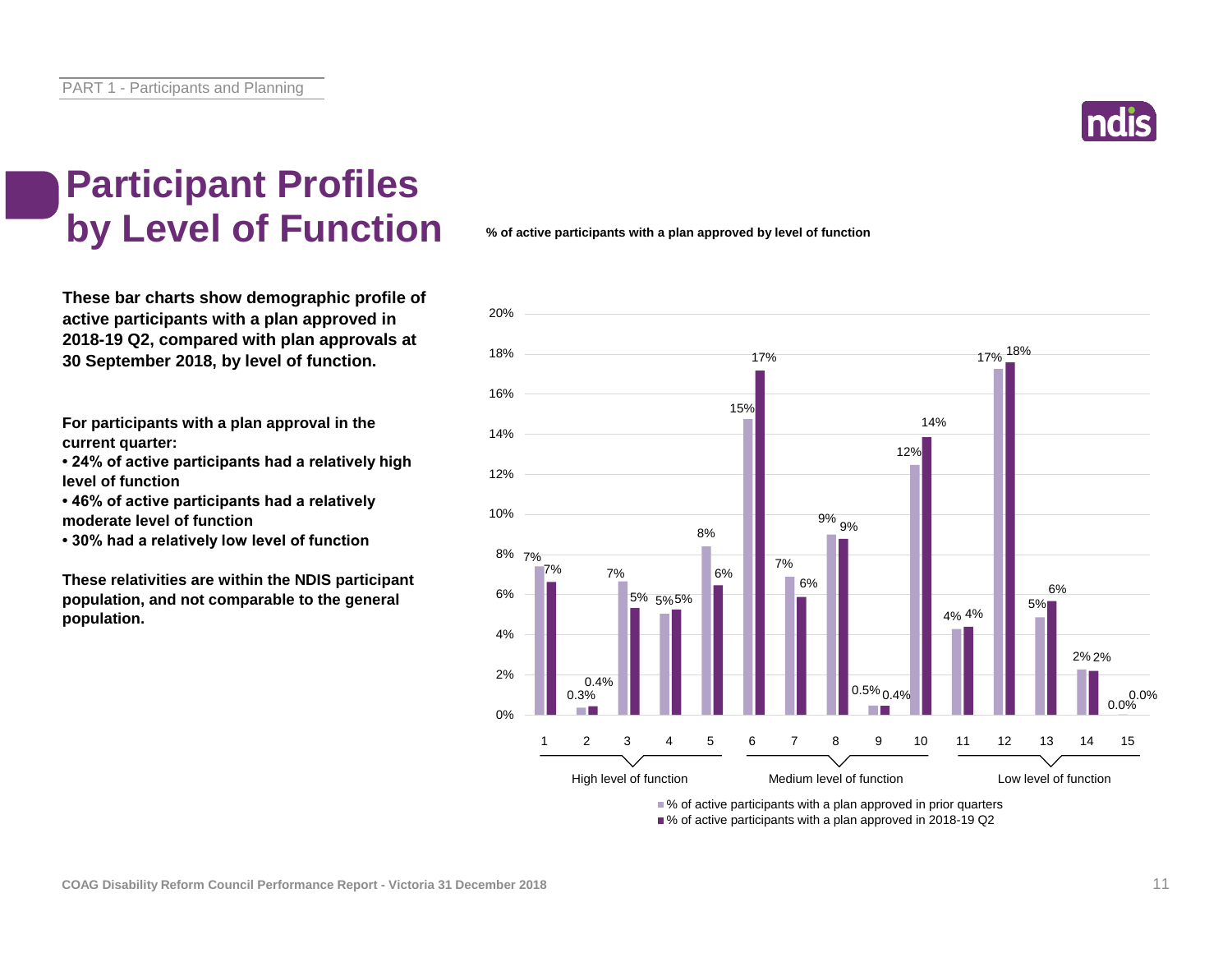

### **Participant Profiles by Gender**

**These charts show the demographic profile of active participants with a plan approved in 2018- 19 Q2, compared with plan approvals as at 30 September 2018, by gender.**

**The majority of participants are males.**

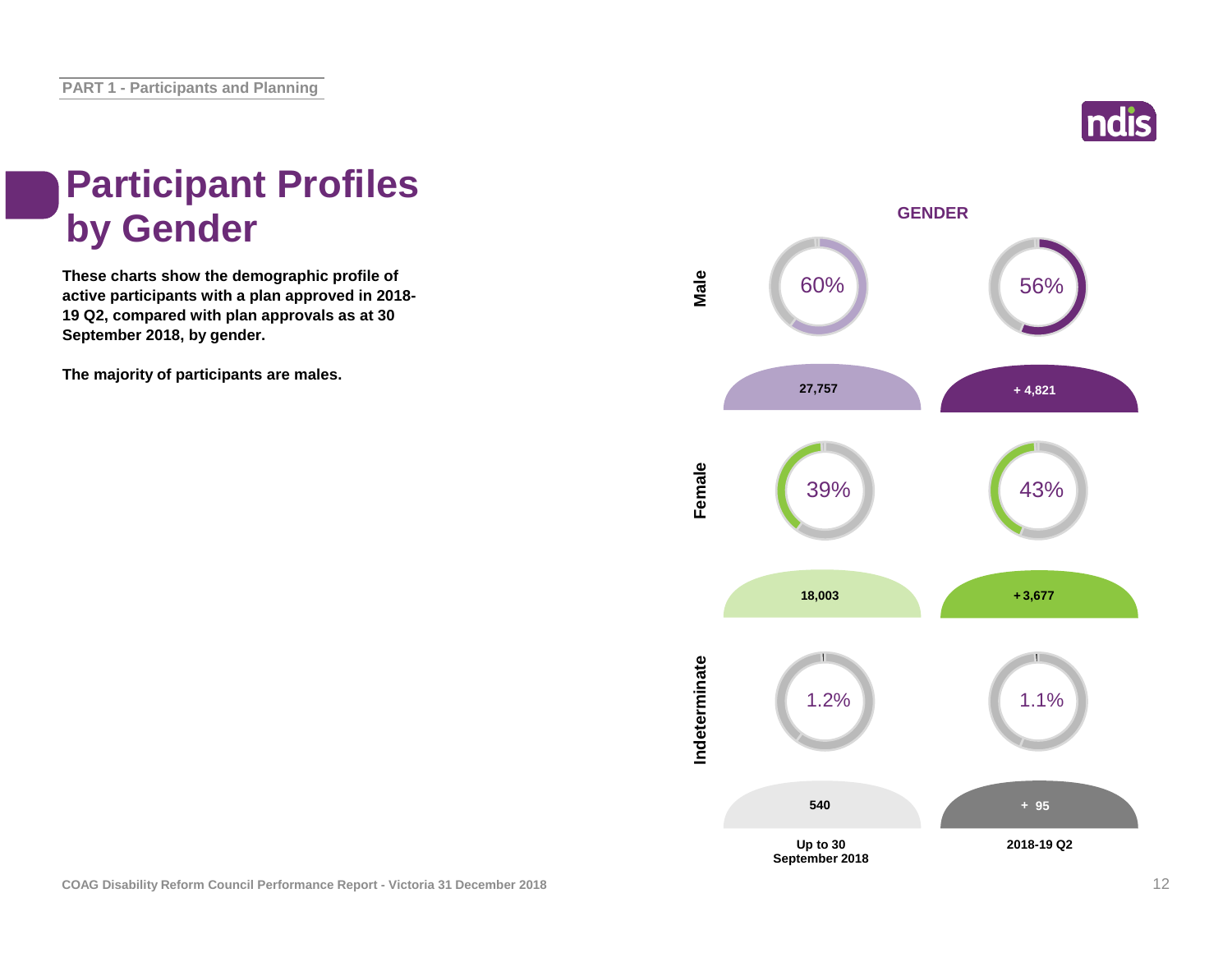#### **Participant Profiles**

**These bar charts show other demographic profile of active participants with a plan approved in 2018-19 Q2, compared with plan approvals as at 30 September 2018.**

**Of the participants with a plan approved in 2018-19 Q2:**

**• 2.0% were Aboriginal or Torres Strait Islander, compared with 2.3% in previous quarters combined.**

**• 1.6% were young people in residential aged care, compared with 1.4% in previous quarters combined.**

**• 14.2% were culturally and linguistically diverse, compared with 7.5% in previous quarters combined.**



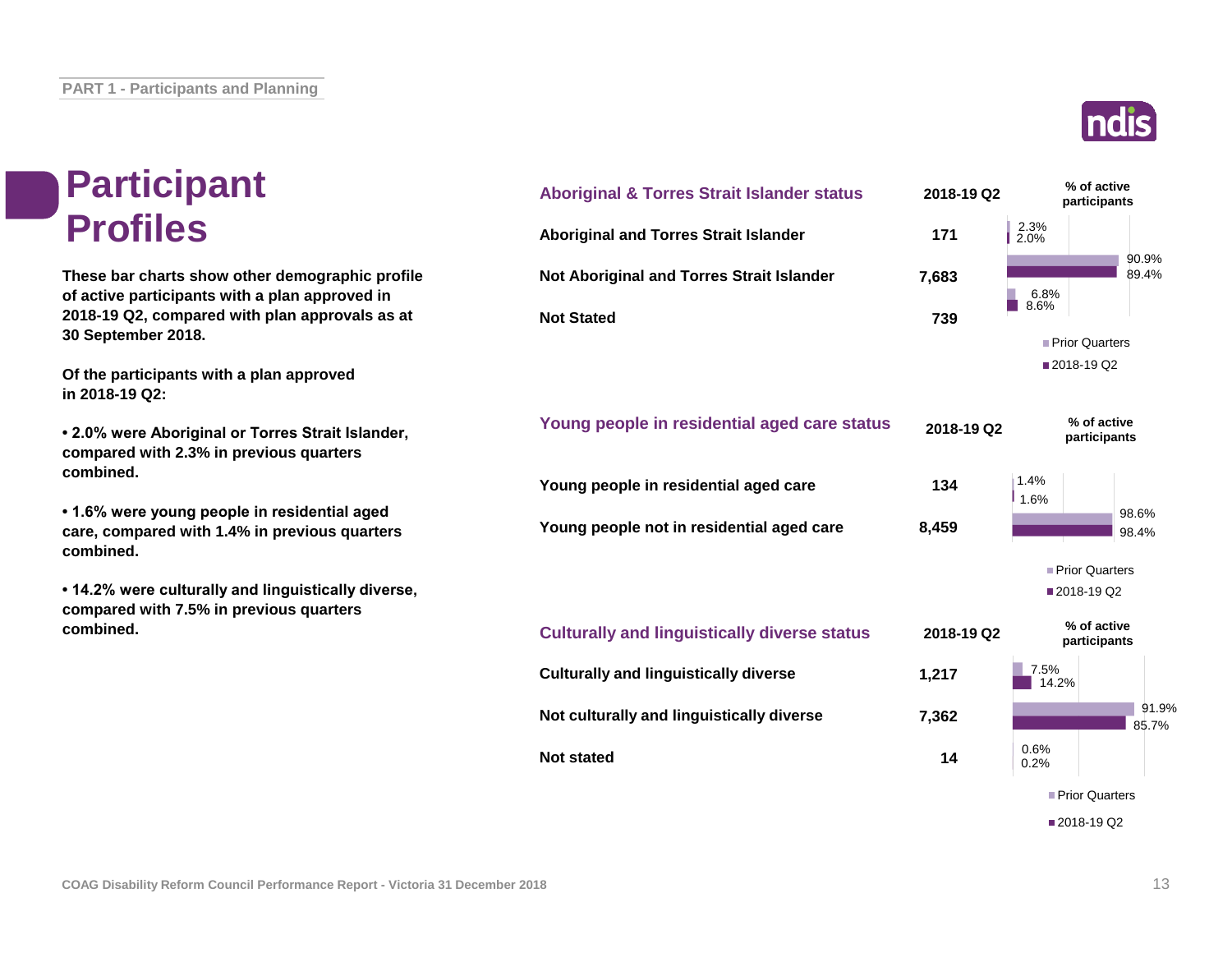![](_page_13_Picture_1.jpeg)

#### **Plan Management Support Coordination**

**The proportion of participants electing to fully or partly self-manage their plan was higher in 2018-19 Q2 at 29%, compared with 26% in previous quarters combined.**

**49% of participants who have had a plan approved in 2018-19 Q2 have support coordination in their plan, compared to 47% in previous quarters combined.**

**Support Coordination**

![](_page_13_Figure_6.jpeg)

**Prior quarters (transition only)**

![](_page_13_Figure_8.jpeg)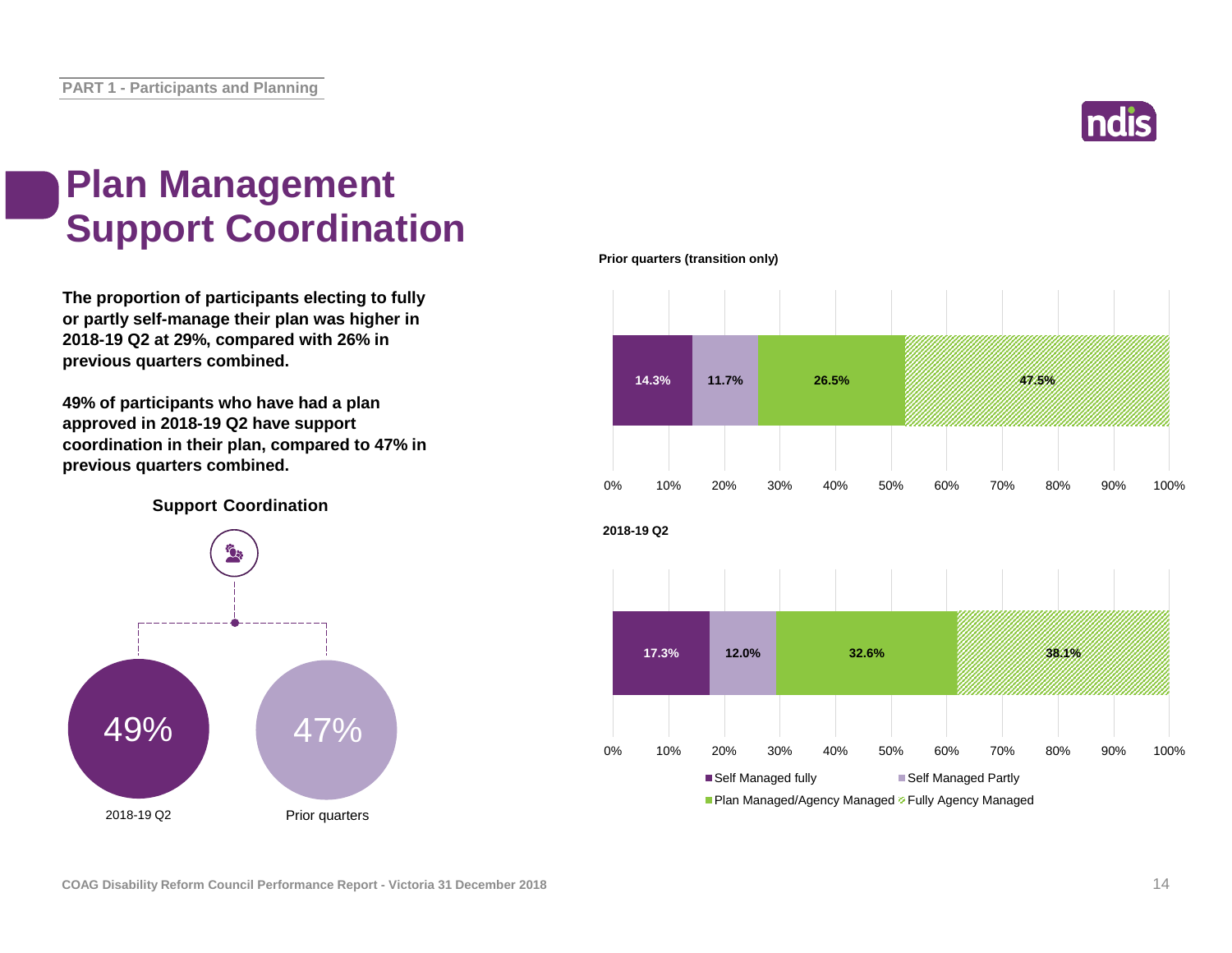![](_page_14_Picture_1.jpeg)

#### **Plan Activation**

**Plan activation refers to the amount of time between plan approval and the commencement of the participant receiving support.**

**The percentage of plans activated within 90 days of approval were:** 

- **77% of plans approved in prior quarters**
- **80% of plans approved in 2017-18 Q4.**

#### **Duration to Plan activation for initial plans**

![](_page_14_Figure_8.jpeg)

![](_page_14_Figure_9.jpeg)

![](_page_14_Figure_10.jpeg)

Note: Plans approved after the end of 2017-18 Q4 have been excluded from the charts. They are relatively new and it is too early to examine their durations to activation.

Plan activation can only be approximated using data on payments. As there is a lag between when support is provided and payments made, these statistics are likely to be conservative. That is, it is likely that plan activation is faster than presented. Further, in-kind supports have been excluded from the calculation, which contributes to the conservative figures.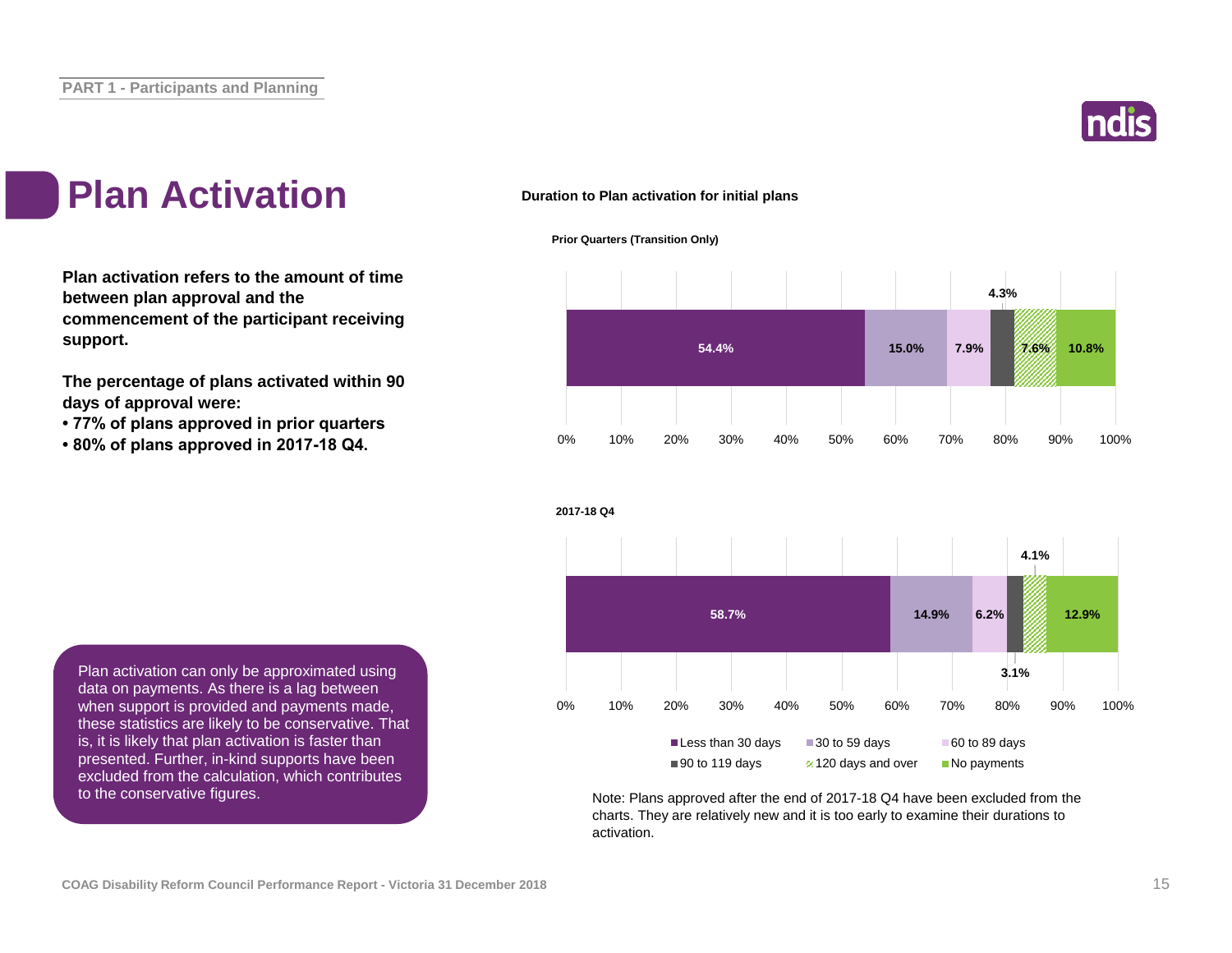#### **Participant Outcomes**

**Information was collected from 99.6% of participants who have received their initial plan since 1 July 2016 (baseline outcome measures).**

**• 65% of participants aged 0 to before school are able to make friends outside of family/carers, compared to 59% of participants from school age to 14**

**• 54% of participants aged 0 to before school are engaged in age appropriate community, cultural or religious activities, compared to 33% - 37% for other age groups**

**• 59% of participants from school age to 14 attend school in a mainstream class, compared to 26% of participants aged 15 to 24**

**• 22% of participants aged 25 and over have a paid job, compared to 15% of participants aged 15 to 24**

**• 63% of participants aged 25 and over choose what they do every day, compared to 39% of participants aged 15 to 24**

#### 65% 54% 59% 33% 34% 59% 26% 15% 39% 37% 22% 63% 0% 10% 20% 30% 40% 50% 60% 70% 80% 90% 100% % able to make friends % in age appropiate % attending school in outside of family (or community, cultural or carers) religious activities mainstream class % with a paid job % that choose what they do every day

 $\Box$ 0 to before school  $\Box$  School to 14  $\Box$  15 to 24  $\Box$  25 and over

#### **Selected key baseline indicators for participants**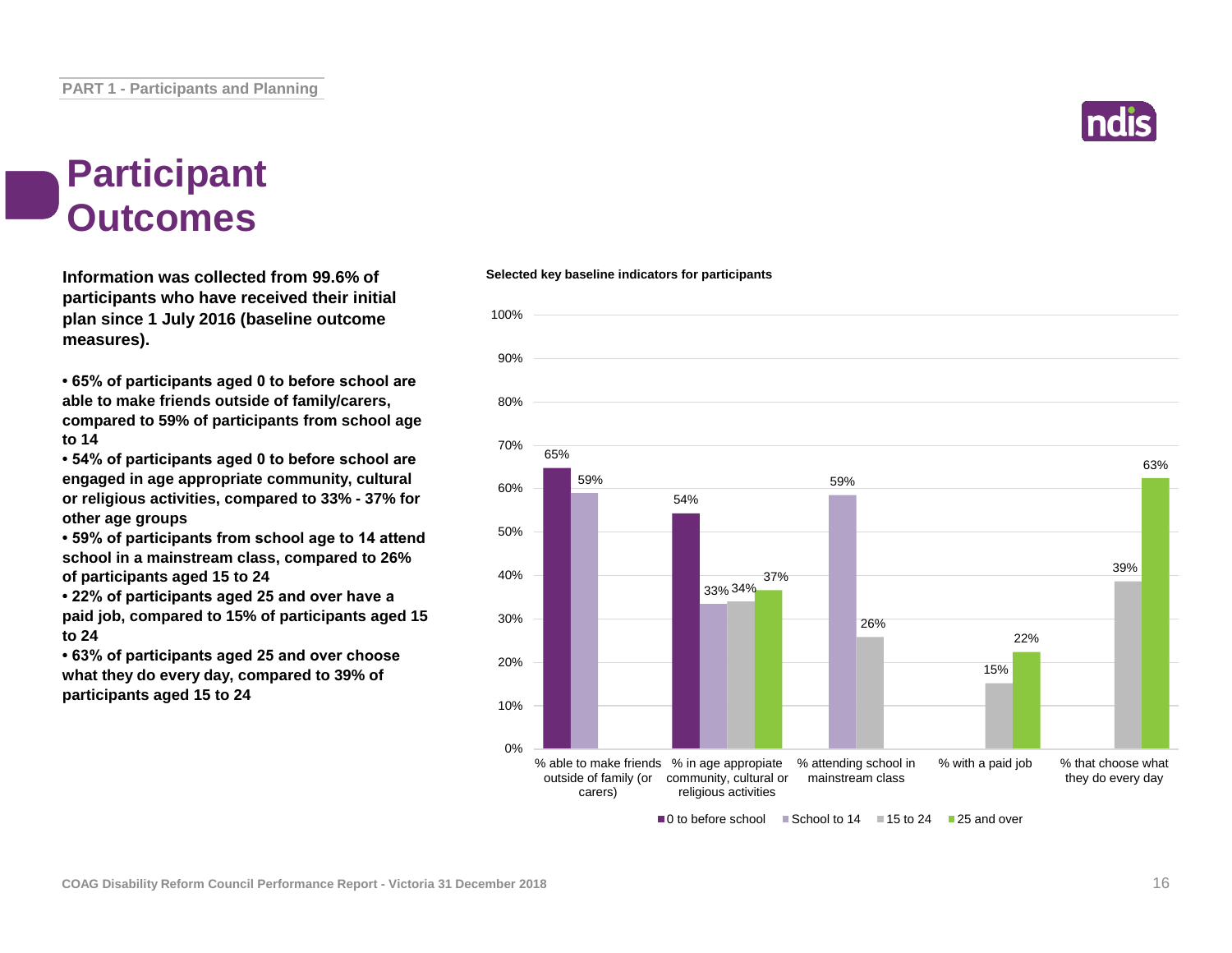#### **Family/Carers Outcomes**

**The percentage of participants' family/carers: • working in a paid job was highest for participants aged 15 to 24 (50%)**

**• able to advocate for their child/family member was highest for participants aged 0 to 14 (76%) • who have friends and family they can see as often as they like was highest for participants aged 25 and over (45%)**

**• who feel in control selecting services was highest for participants aged 25 and over (40%) • who support/plan for their family member through life stage transitions was highest for participants aged 0 to 14 (84%)**

#### 46% 76% 41% 84% 50% 69% <sub>67%</sub> 38% 38% <sup>407%</sup> 38% 34% 45% 40% 38% 41% 0% 10% 20% 30% 40% 50% 60% 70% 80% 90% 100% % working in a paid job % able to advocate for their child/family member % with friends and family they see as often as they like % who feel in control selecting services % who support/plan for their family member through life stage transitions

**Selected key baseline indicators for families and carers of participants**

 $\blacksquare$  0 to 14  $\blacksquare$  15 to 24  $\blacksquare$  25 and over

![](_page_16_Picture_9.jpeg)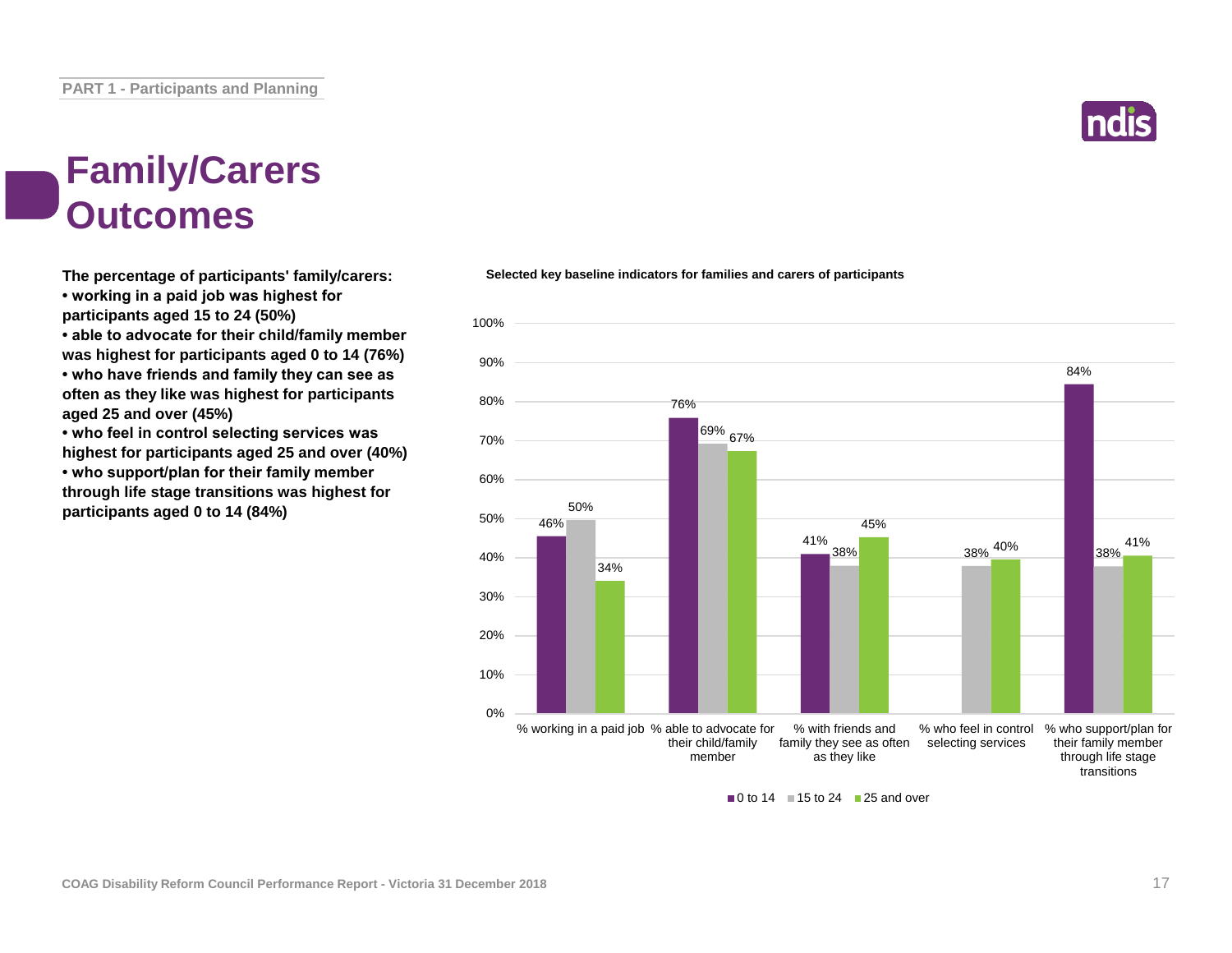![](_page_17_Picture_1.jpeg)

#### **Has the NDIS helped? Participants**

**"Has the NDIS helped?" questions for participants**

**Perceptions of whether the NDIS has helped.**

**Participants who entered the Scheme between 1 July 2016 and 31 December 2016 and had a plan review approximately one year later and also two years later were asked questions about whether the NDIS had helped them.**

**In general, participants' perceptions of whether the NDIS has helped improved from year one to year two, with the exception of the Work domain.**

![](_page_17_Figure_7.jpeg)

100%

![](_page_17_Figure_8.jpeg)

100%

0%

20%

40%

60%

80%

100%

![](_page_17_Figure_9.jpeg)

![](_page_17_Figure_10.jpeg)

![](_page_17_Figure_11.jpeg)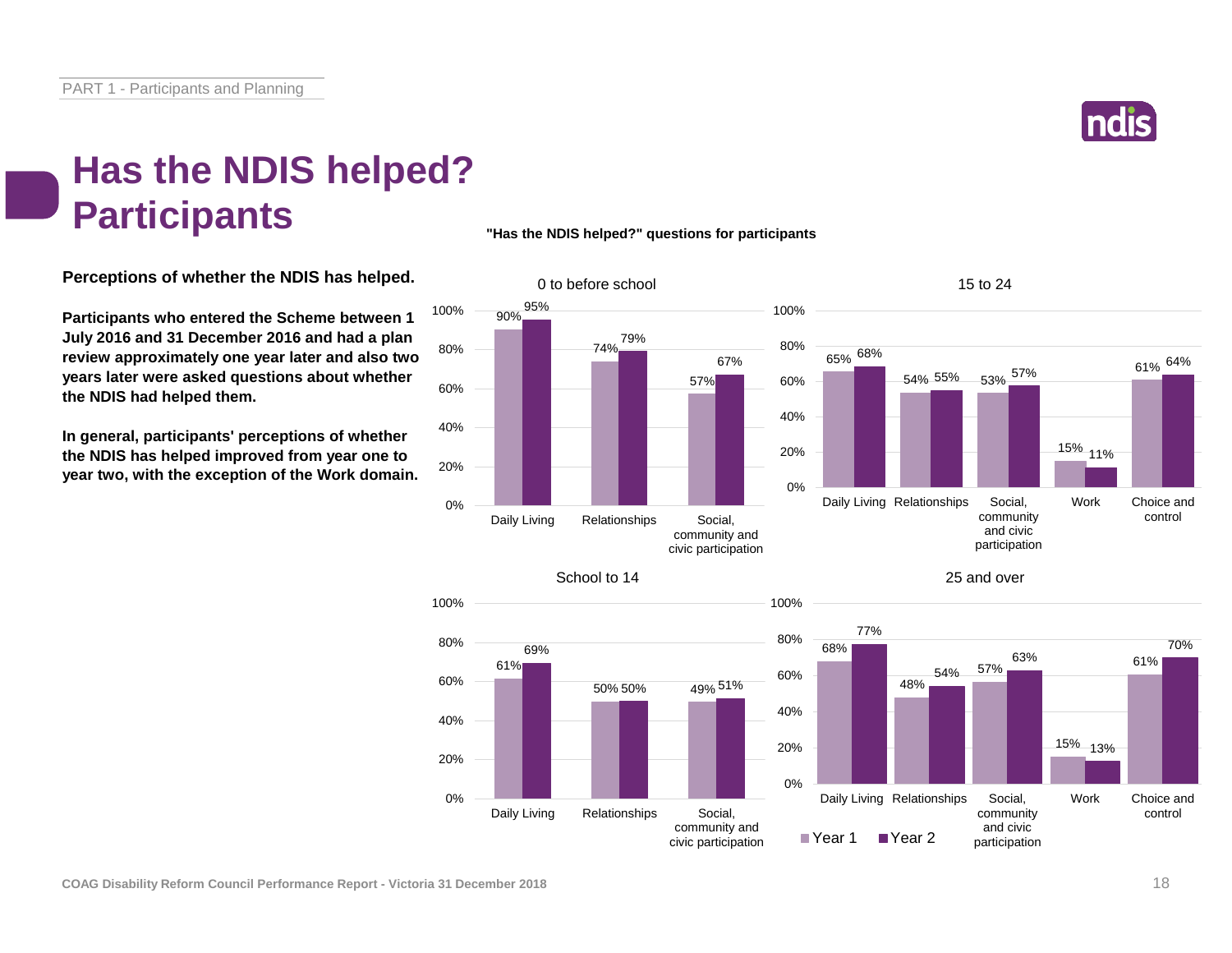![](_page_18_Picture_1.jpeg)

#### **Has the NDIS helped? Family/Carers**

**Perceptions of whether the NDIS has helped.**

**Families and carers of participants who entered the Scheme between 1 July 2016 and 31 December 2016 and had a plan review approximately one year later and also two years later were asked questions about whether the NDIS had helped them.**

**Overall, family and carers' perceptions of whether the NDIS has helped improved from year one to year two.**

**"Has the NDIS helped?" questions for families and carers of participants**

![](_page_18_Figure_7.jpeg)

Note: There was insufficient data to report for participants aged 15 and over for this quarter.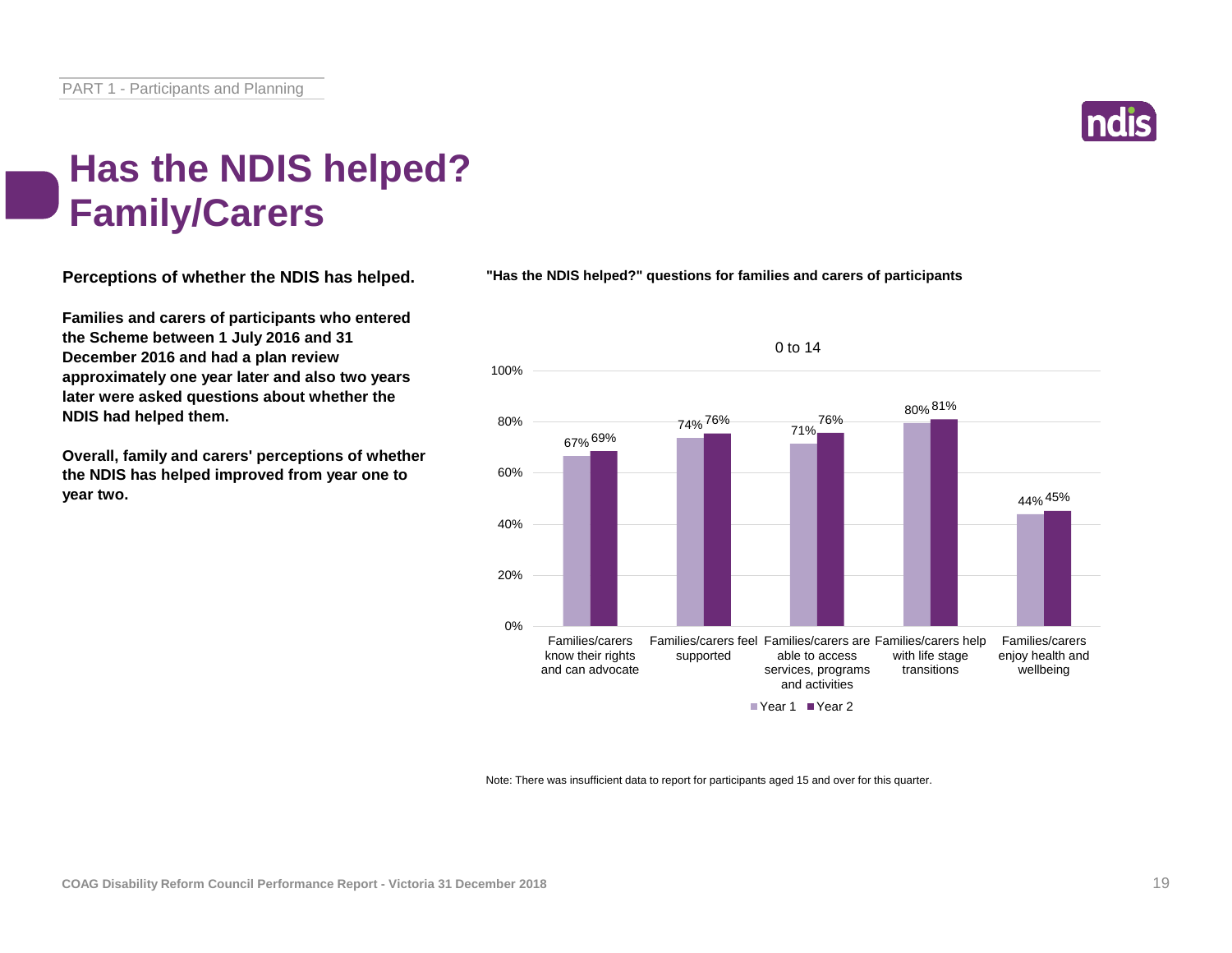![](_page_19_Picture_1.jpeg)

### **Participants in Work**

**Participants who entered the Scheme between 1 July 2016 and 31 December 2016 and are of working age are monitored to see whether the NDIS has helped them find paid work.**

**The percentage of participants in paid work increased from 9% to 16% for those aged 15 to 24, but decreased from 18% to 17% for those aged 25 and over. Overall, the percentage increased from 16% to 17%.**

**NDIS participants in paid employment, by age group.**

![](_page_19_Figure_6.jpeg)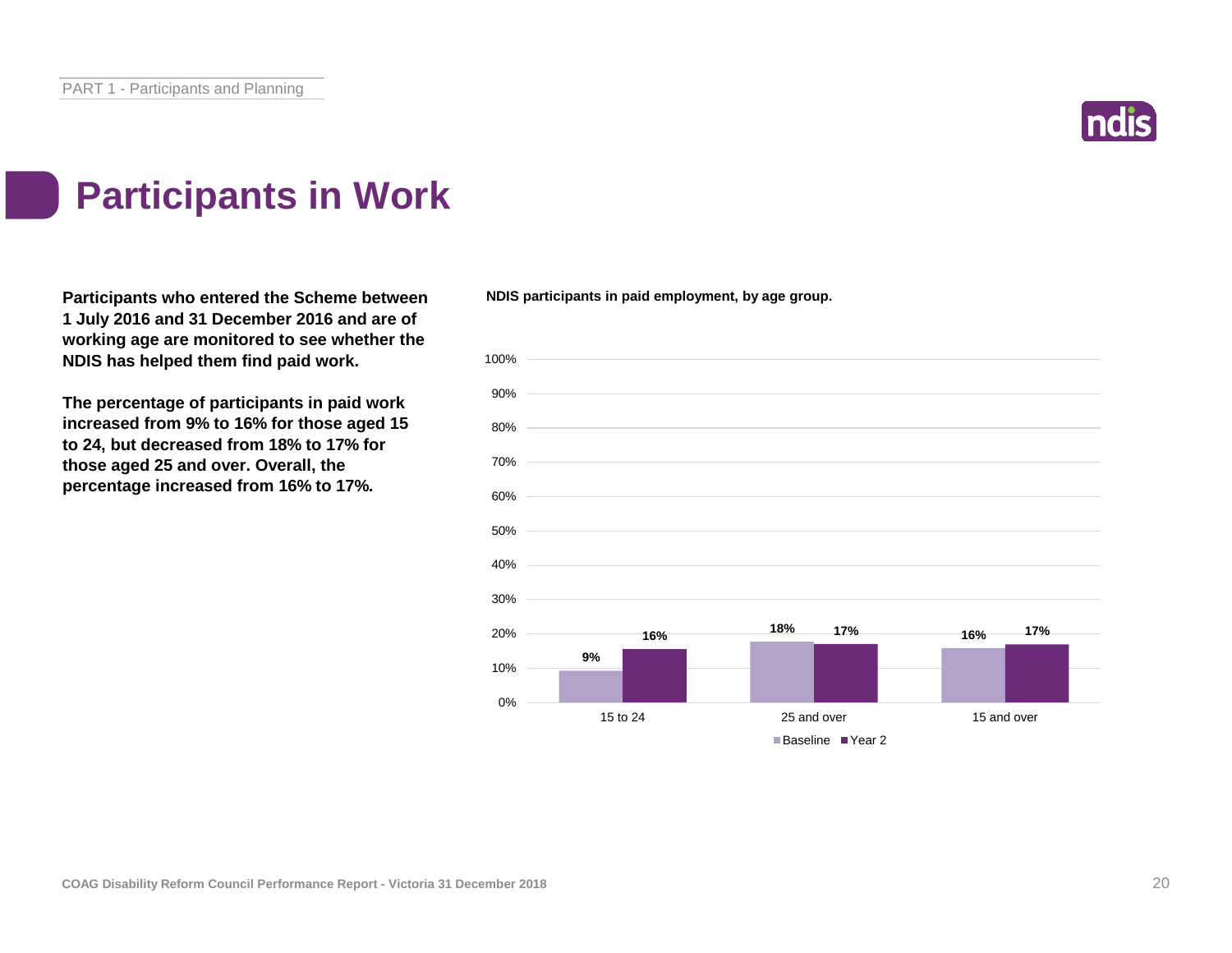![](_page_20_Picture_1.jpeg)

#### **Participants involved in communal and social activities**

**Participants who entered the Scheme between 1 July 2016 and 31 December 2016 are monitored to see whether the NDIS has helped them participate in social activities in their community.**

**The percentage of participants engaged in social activities in their community increased from 35% to 40% for those aged 15 to 24 and increased from 35% to 41% for those aged 25 and over. Overall, the percentage increased from 35% to 41%.**

**NDIS Participants participating in social activities in their community, by age group.**

![](_page_20_Figure_6.jpeg)

■Baseline ■Year 2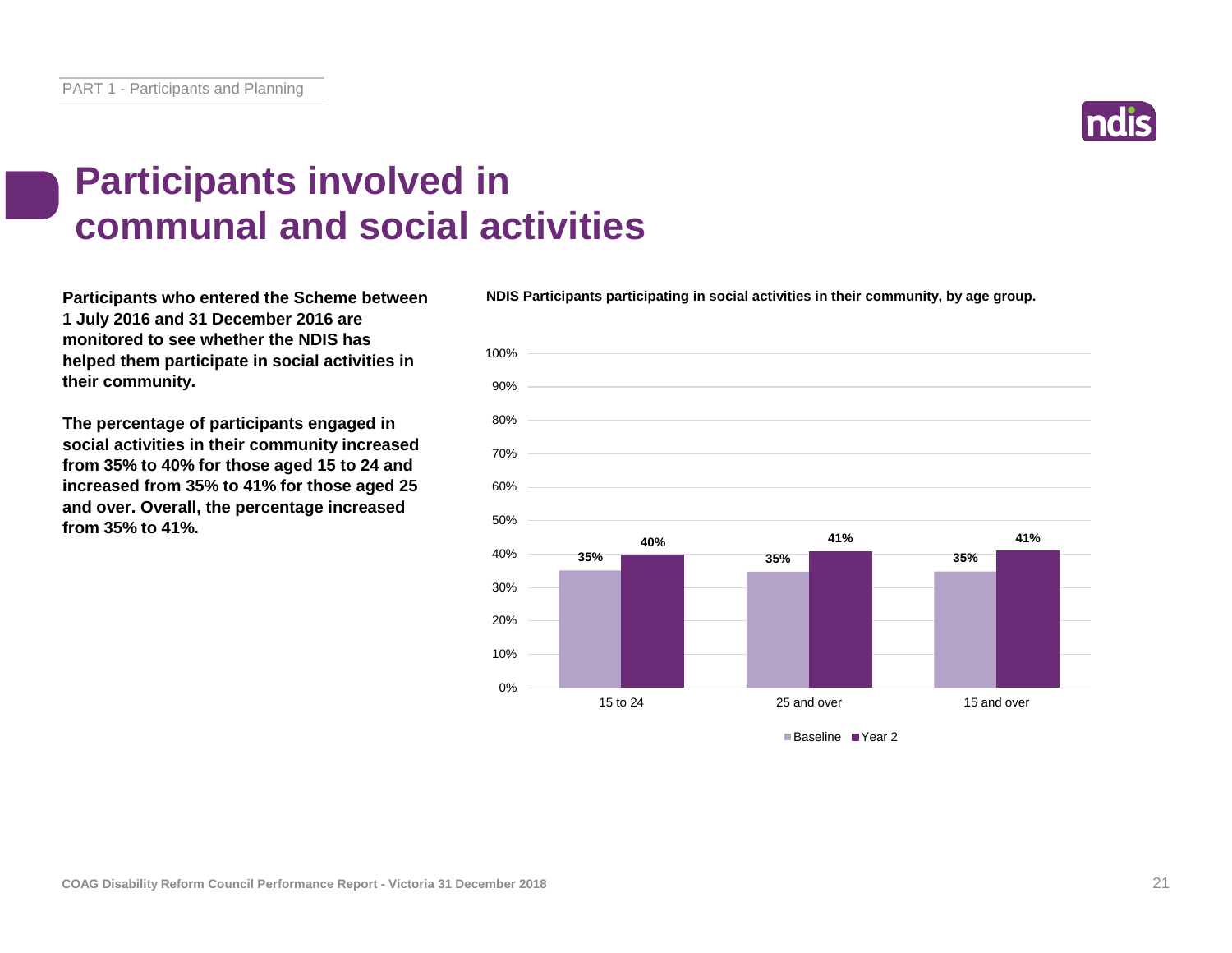![](_page_21_Picture_1.jpeg)

### **Participant Satisfaction**

**77% of participants rated their satisfaction with the Agency's planning process as either good or very good in the current quarter. This has decreased since the last quarter with sufficient data but remains high.** 

**A new participant satisfaction survey has been developed. Going forward it will better record the experience of NDIS participants, and their families and carers, at different stages of the participant pathway.**

**Proportion of participants describing satisfaction with the Agency's planning process as good or very good - by quarter**

![](_page_21_Figure_6.jpeg)

Participant satisfaction continues to be high, but has fluctuated at around or below the trial site level.

Note: Participant satisfaction results are not shown if there is insufficient data in the group.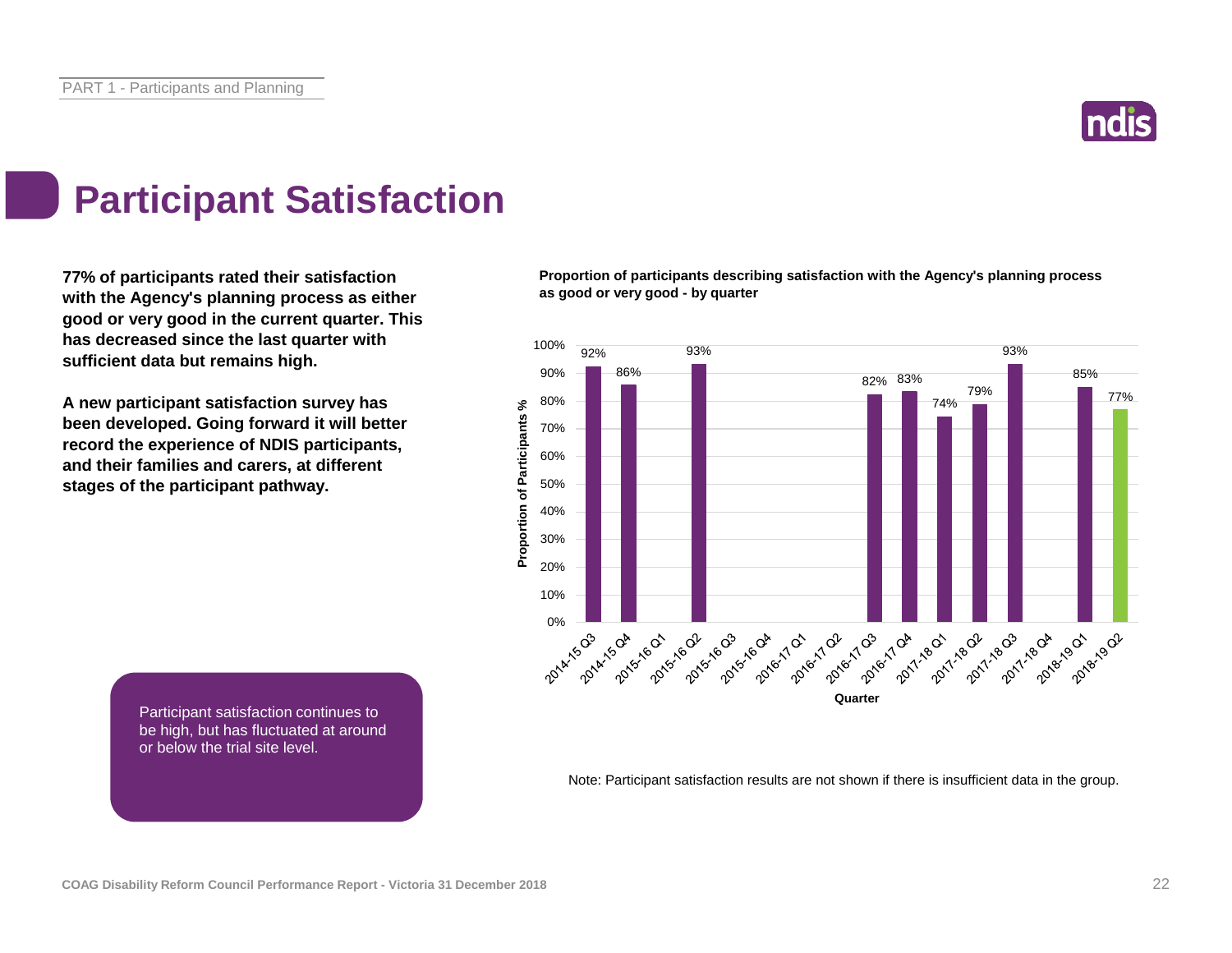# **Committed Supports and Payments**

Both committed and paid supports to participants are increasing in line with the growing scheme.

Of the \$3.8 billion that has been committed in participant plans, \$2.4 billion has been paid to date.

![](_page_22_Picture_3.jpeg)

**Victoria - 31 December 2018**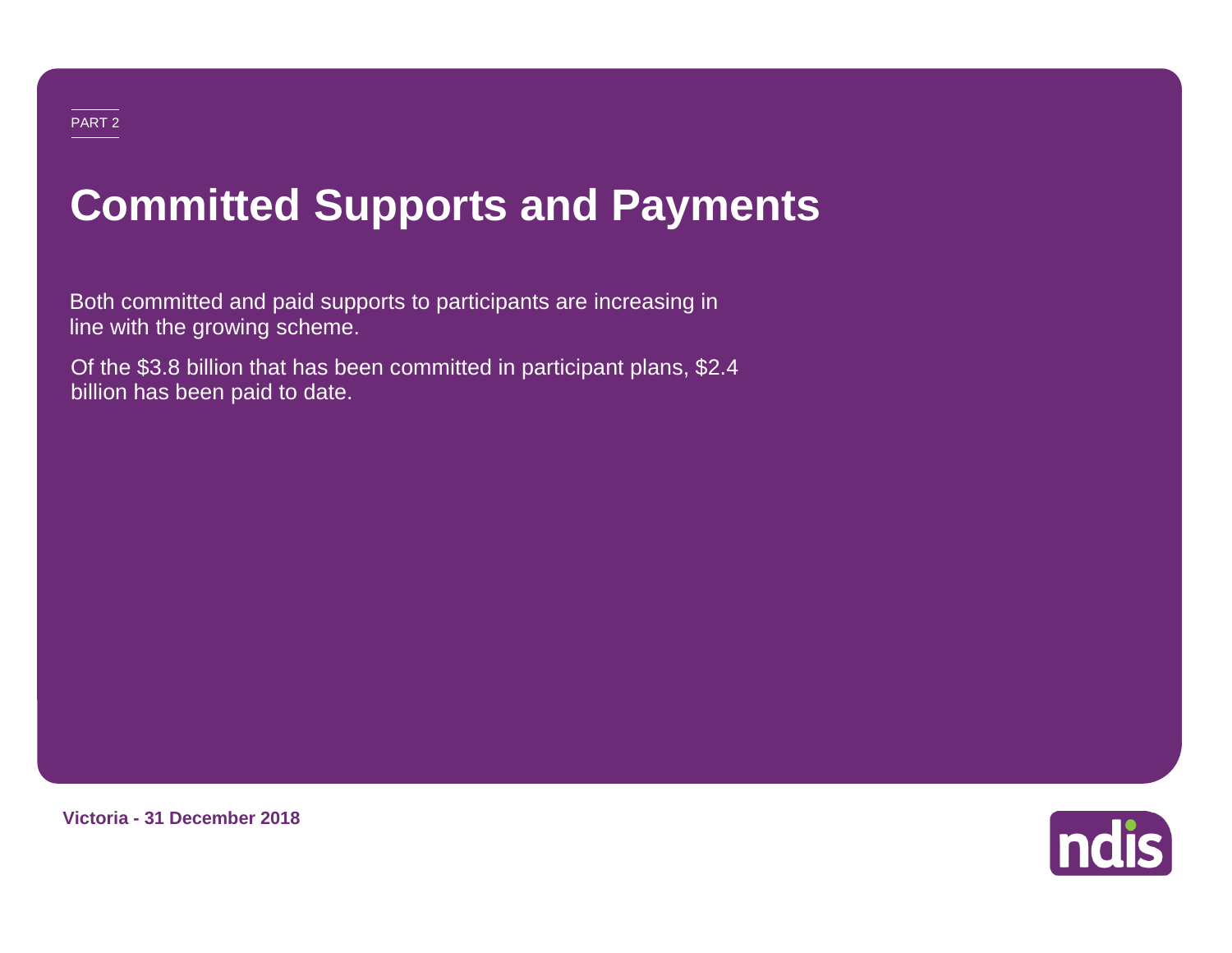### **Summary**

**This section presents information on the amount committed in plans and payments to service providers and participants.**

![](_page_23_Figure_3.jpeg)

**ndis**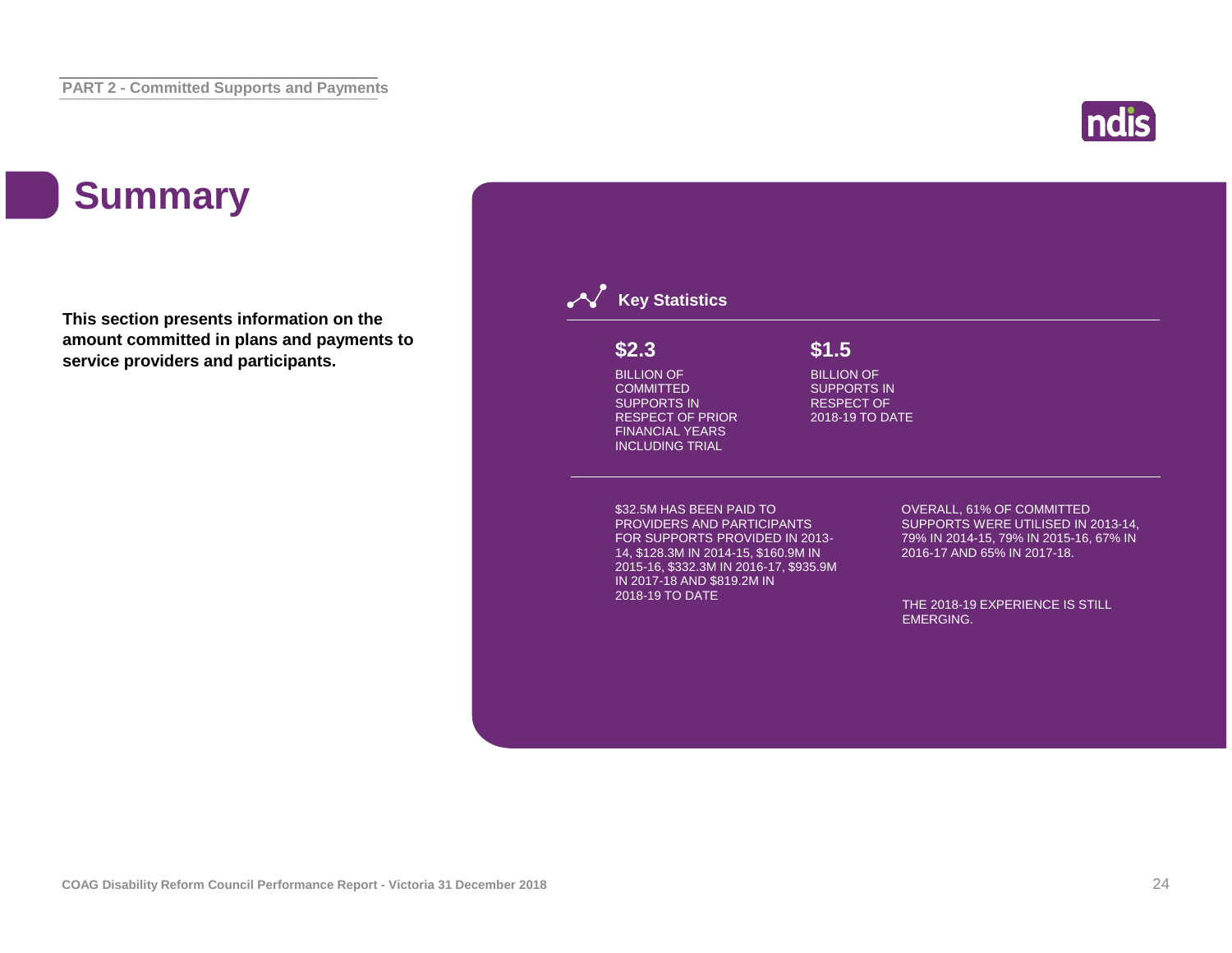![](_page_24_Picture_1.jpeg)

### **Committed Supports and Payments**

**Committed supports by year that the support is expected to be provided, compared with committed supports that have been used (paid).**

**Of the \$3.8 billion that has been committed in participant plans, \$2.4 billion has been paid to date.**

**In particular, for supports provided in: 2013-14: \$32.5m has been paid 2014-15: \$128.3m has been paid 2015-16: \$160.9m has been paid 2016-17: \$332.3m has been paid 2017-18: \$935.9m has been paid 2018-19 to date: \$819.2m has been paid** **Committed and paid by expected support year**

| <b>SMillion</b> | 2013-14 |       | $\sqrt{2014-15}$ $\sqrt{2015-16}$ |       |         | 2016-17 2017-18 2018-19 to date | Total   |
|-----------------|---------|-------|-----------------------------------|-------|---------|---------------------------------|---------|
| Total committed | 53.1    | 162.7 | 203.0                             | 493.1 | 1.434.6 | 1.475.5                         | 3.822.0 |
| Total paid      | 32.5    | 128.3 | 160.9                             | 332.3 | 935.9   | 819.2                           | 2,409.1 |

![](_page_24_Figure_8.jpeg)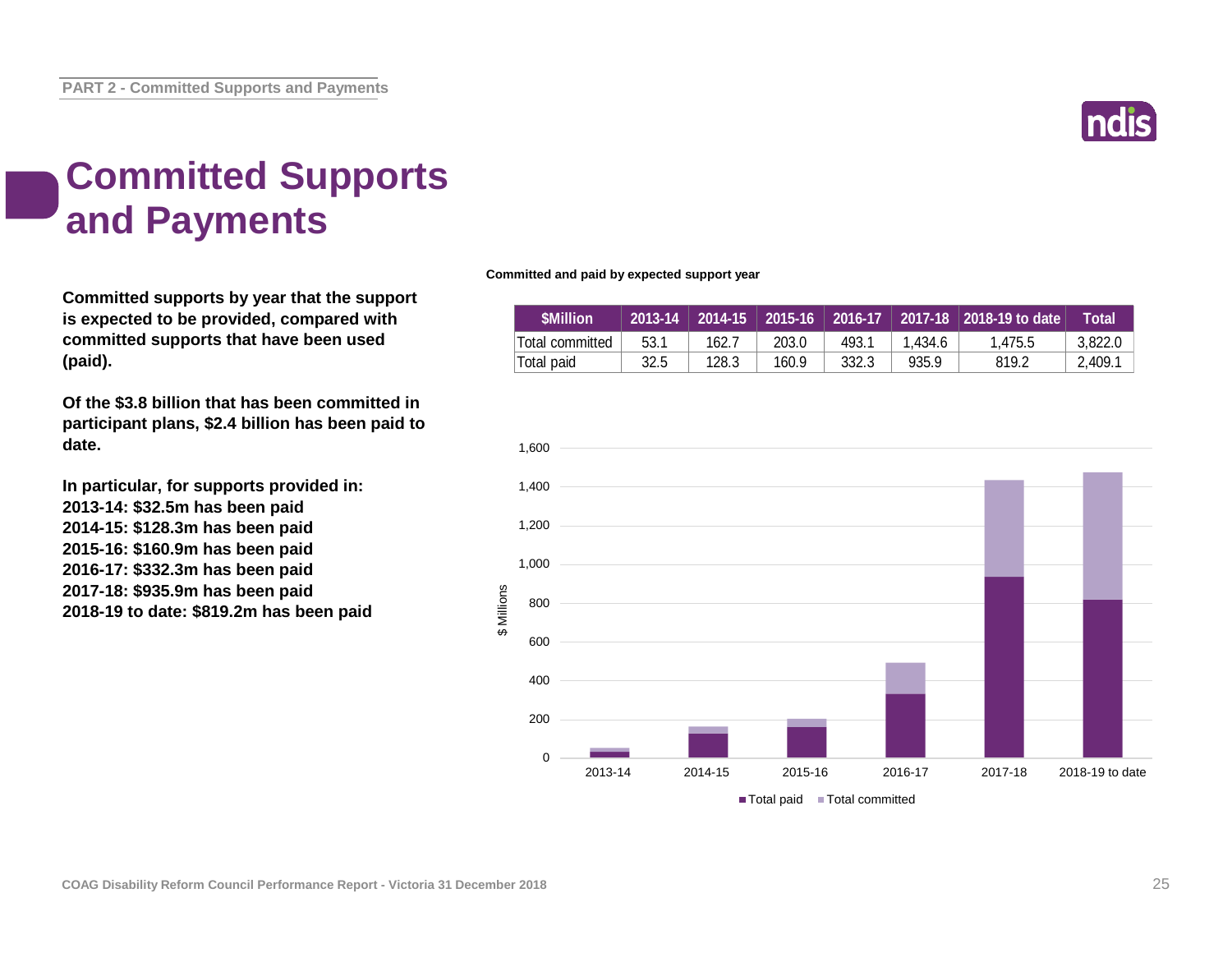![](_page_25_Picture_1.jpeg)

### **Committed Supports by Cost Band**

**As at 2018-19 Q2, the distribution of average annualised committed supports remained consistent with previous quarters. This is the case whether Supported Independent Living (SIL) supports are included or excluded in the figures.**

![](_page_25_Figure_4.jpeg)

**Distribution of average annualised committed supports by cost band (including SIL)** 

**Distribution of average annualised committed supports by cost band (excluding SIL)** 

![](_page_25_Figure_7.jpeg)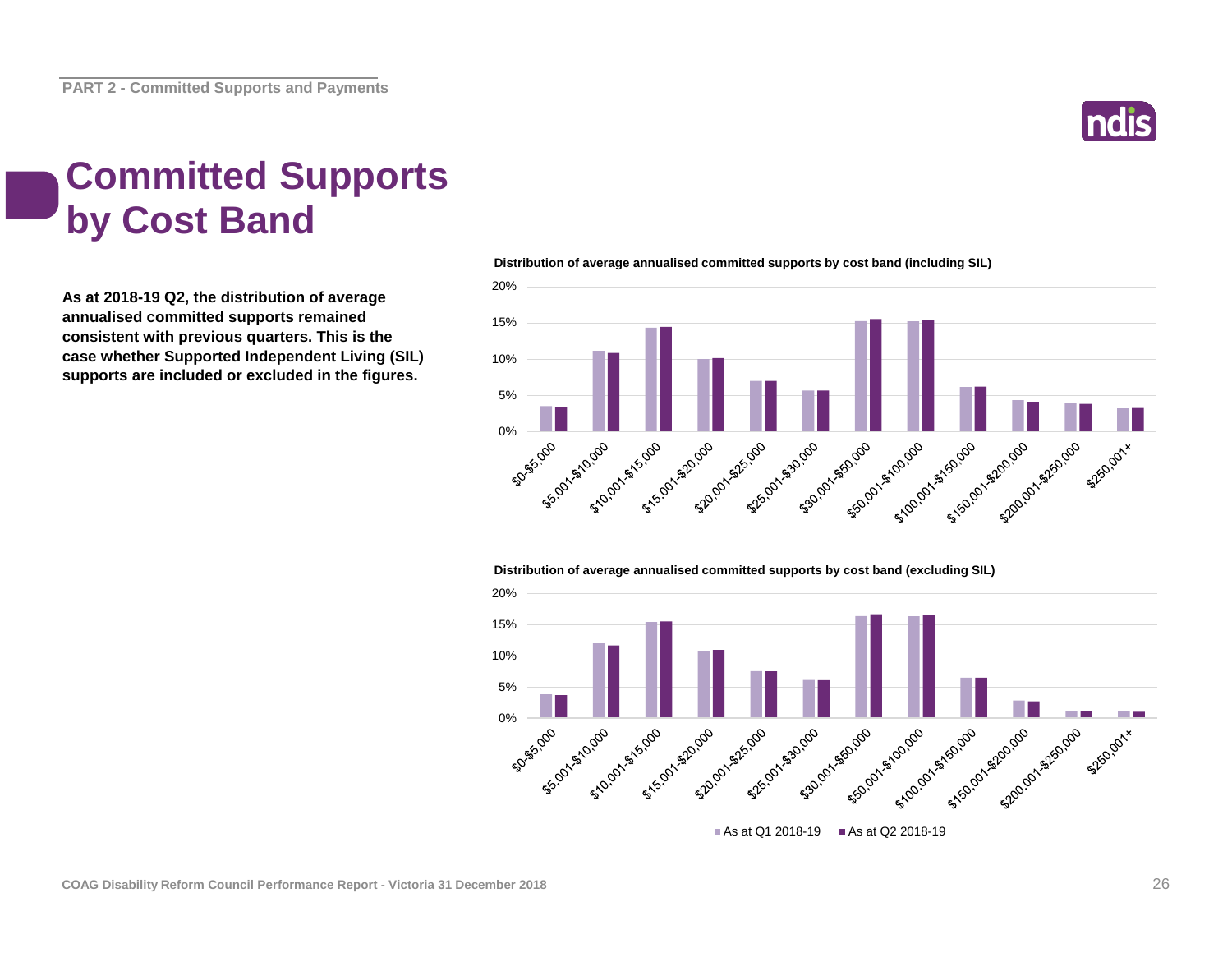![](_page_26_Picture_1.jpeg)

### **Committed Supports by Age Band**

**The average annualised committed supports increase steeply up to age 19, stabilise to age 64 and then reduce at older ages.**

![](_page_26_Figure_4.jpeg)

**Average annualised committed supports by age band**

Note: The age eligibility requirements for the NDIS are based on the age as at the access request date. Participants with their initial plan approved aged 65+ have turned 65 since their access request was received.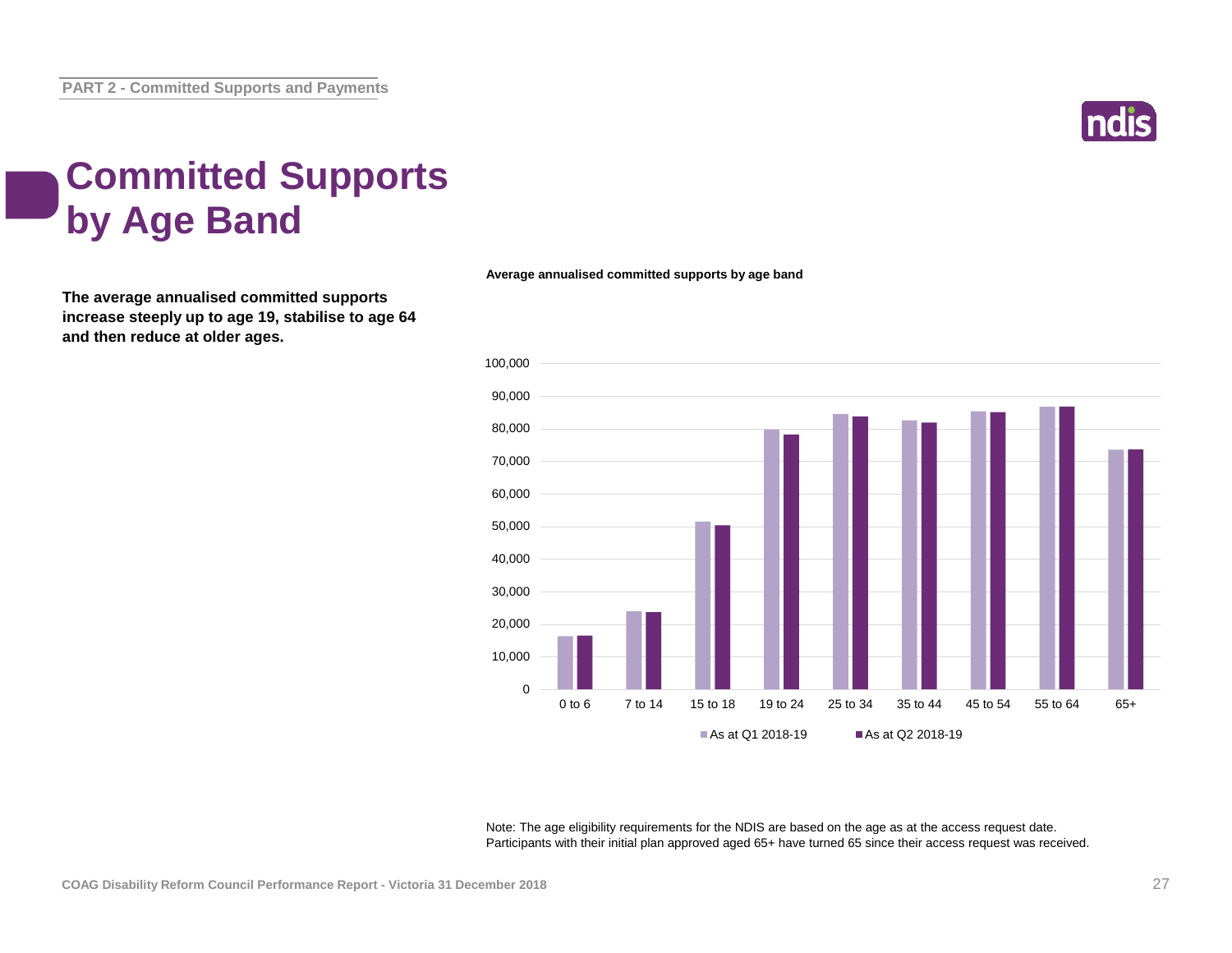![](_page_27_Picture_1.jpeg)

### **Committed Supports by Disability Group**

**Participants with Cerebral Palsy, Spinal Cord Injury and Acquired Brain Injury have the highest average annualised committed supports.**

![](_page_27_Figure_4.jpeg)

#### **Average annualised committed supports by primary disability group**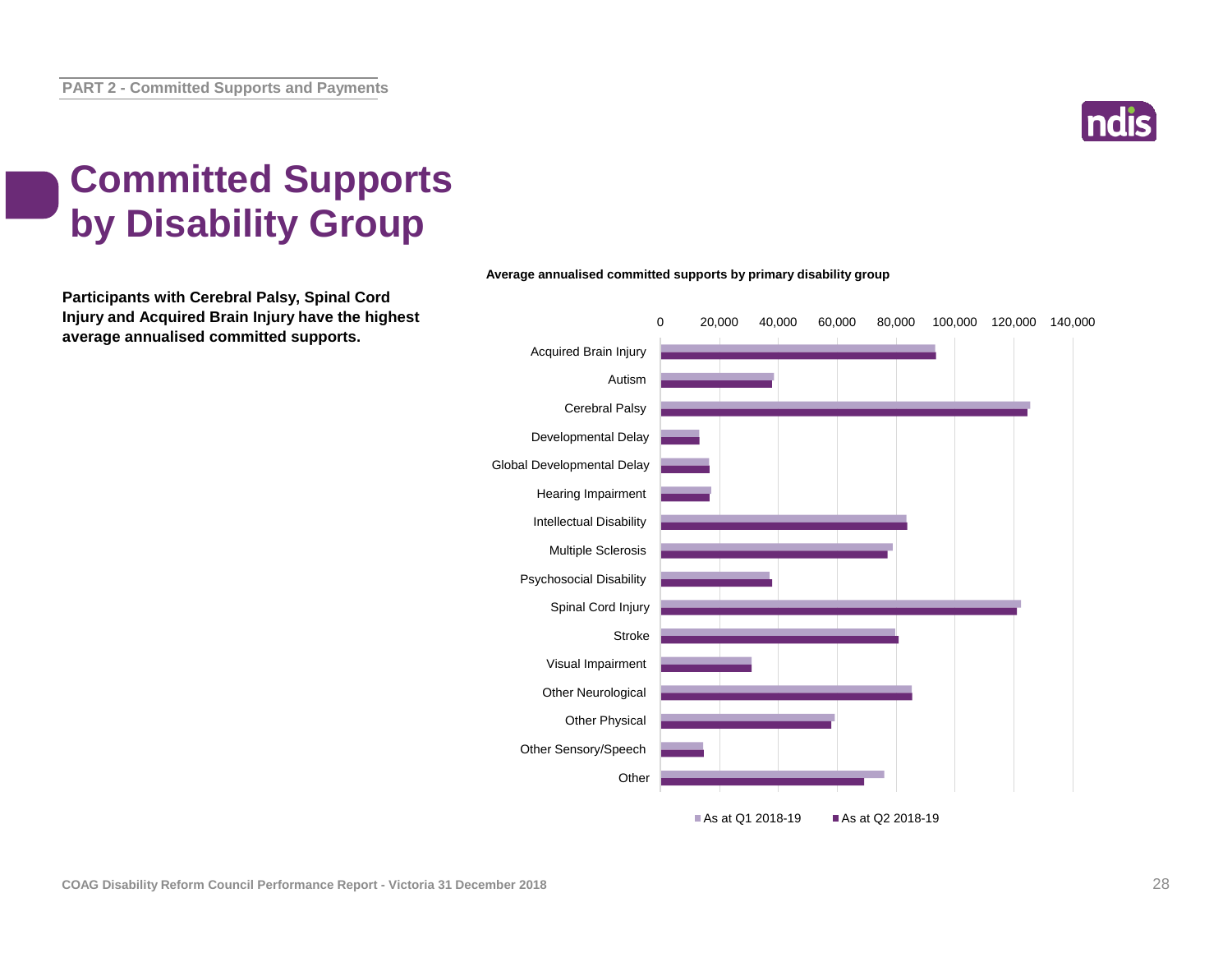![](_page_28_Picture_1.jpeg)

### **Committed Supports by Level of Function**

**The average annualised committed supports generally increase for participants with lower levels of function.**

![](_page_28_Figure_4.jpeg)

![](_page_28_Figure_5.jpeg)

As at Q1 2018-19  $\blacksquare$  As at Q2 2018-19

Note 1: Average annualised committed supports are not shown if there are insufficient data in the group. Note 2: High, medium and low function is relative within the NDIS population and not comparable to the general population.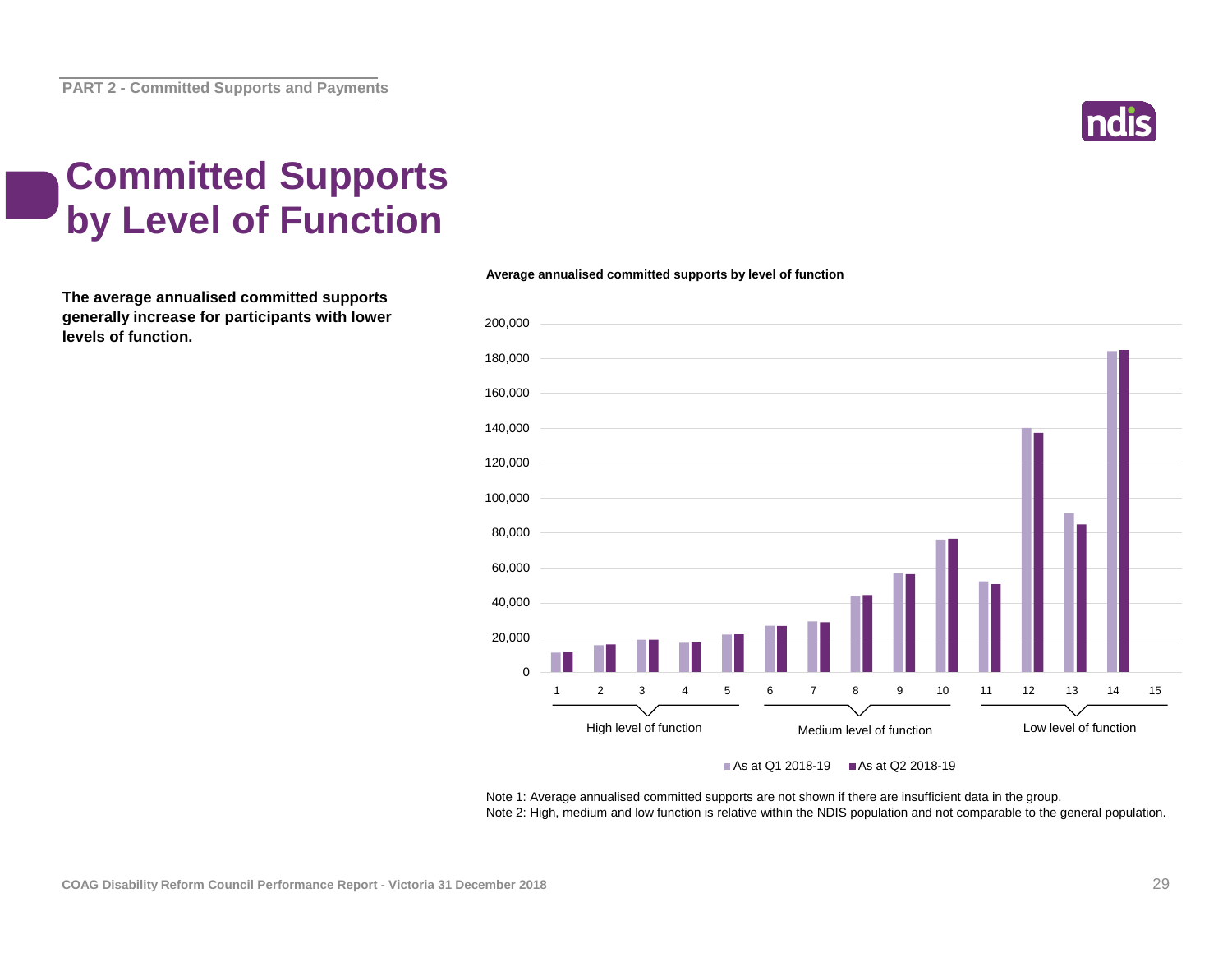#### **Utilisation of Committed Supports**

**Utilisation of committed supports by year that the support was expected to be provided as at 30 September 2018, compared with 31 December 2018.** 

**As there is a lag between when support is provided and when it is paid, the utilisation in 2018-19 will increase.**

**Lower utilisation in 2016-17 and 2017-18 is predominantly driven by the large number of participants who received their first plan in these years. Participants utilise less of their first plan compared with their second and subsequent plans, as it takes time to familiarise with the NDIS and decide which supports to use.**

**\$ Million**

The utilisation of committed supports in 2018-19 will increase further as there is a lag between when support is provided and when it is paid.

![](_page_29_Figure_8.jpeg)

![](_page_29_Figure_9.jpeg)

![](_page_29_Picture_10.jpeg)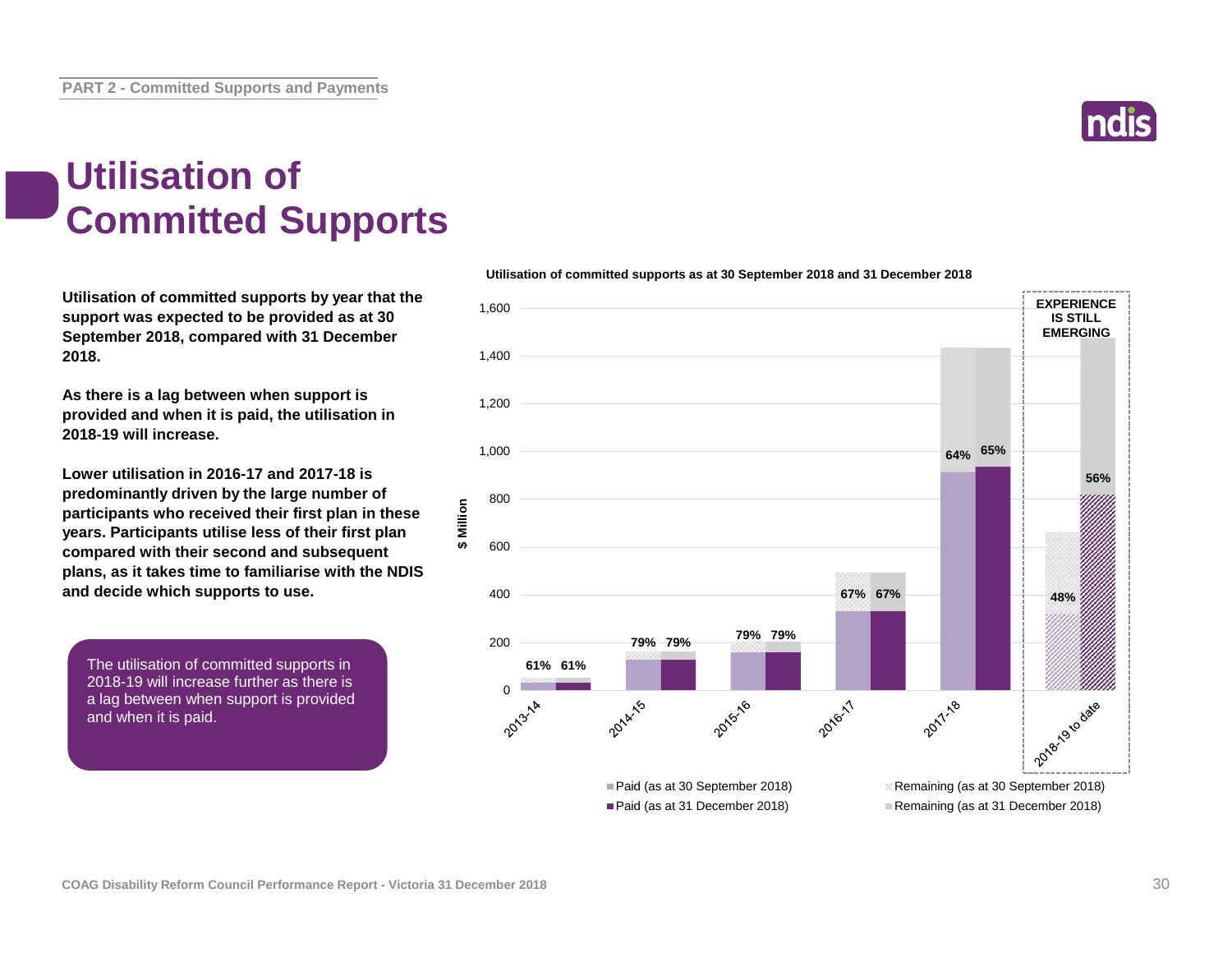### **Providers and Markets**

The scale and extent of the market continues to grow, with a 10% increase in the number of providers during the quarter to 6,027.

44% of approved providers were active in Victoria at 31 December 2018, and 56% were yet to have evidence of activity.

![](_page_30_Picture_3.jpeg)

**Victoria - 31 December 2018**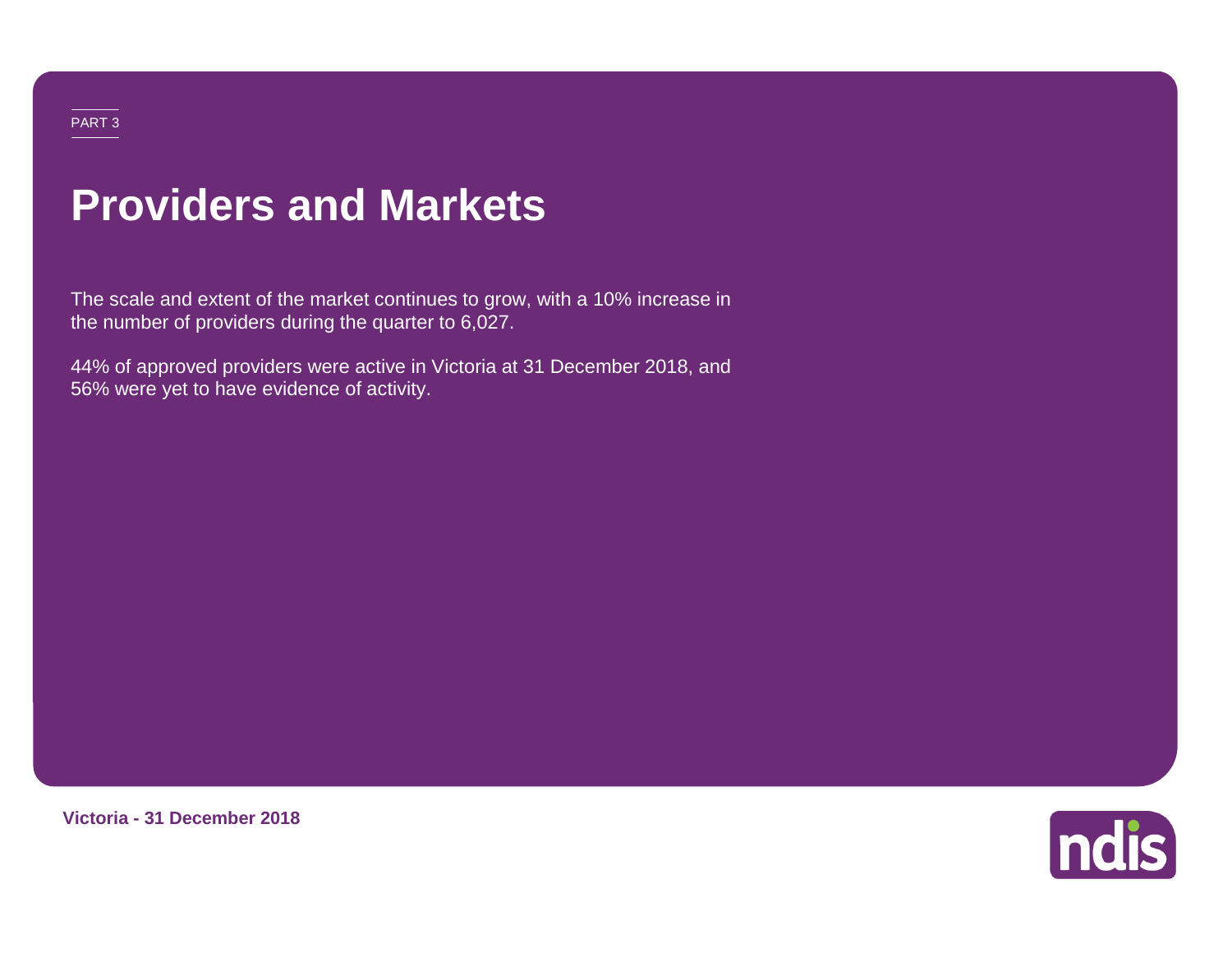### **Summary**

**This section contains information on registered service providers and the market, with key provider and market indicators presented.**

#### **Provider registration**

- **To provide supports to NDIS participants, a service provider is required to register and be approved by the NDIA.**
- **Providers register with the NDIA by submitting a registration request, indicating the types of support (registration groups) they are accredited to provide.**

#### **How providers interact with participants**

- **NDIS participants have the flexibility to choose the providers who support them.**
- **Providers are paid for disability supports and services provided to the participants.**

#### **Key Statistics** OF SERVICE PROVIDERS ARE INDIVIDUALS/SOLE **TRADERS** APPROVED PROVIDERS, 44% OF WHICH WERE ACTIVE IN VICTORIA AT 31 DECEMBER 2018 OF PAYMENTS MADE BY THE NDIA ARE RECEIVED BY 25% OF **PROVIDERS 6,027 85-90% 40%**

THERAPEUTIC SUPPORTS HAS THE HIGHEST NUMBER OF APPROVED SERVICE PROVIDERS, FOLLOWED BY HOUSEHOLD TASKS AND ASSISTANCE

TRAVEL/TRANSPORT ARRANGEMENTS

**WITH**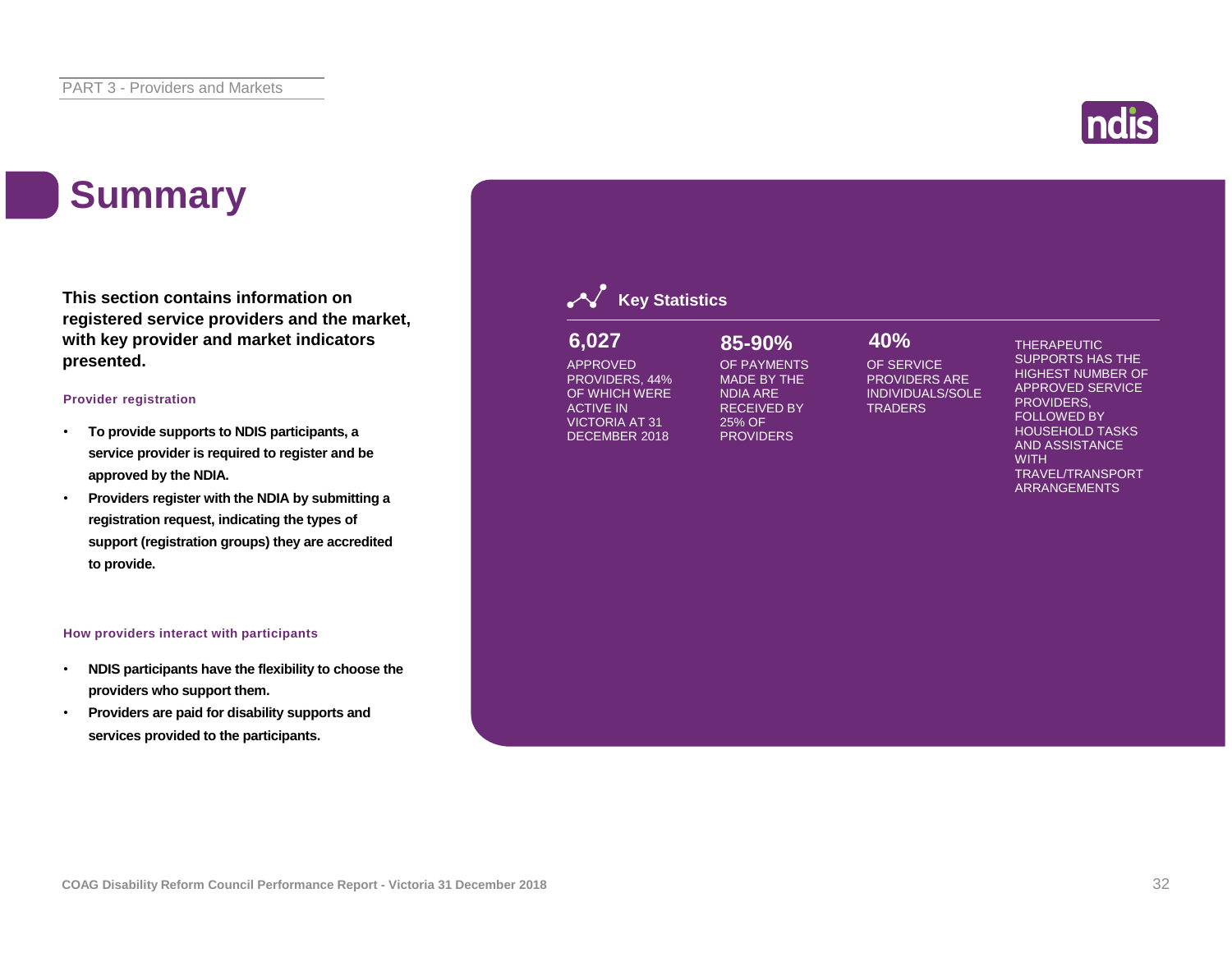#### **Providers over time**

**As at 31 December 2018, there were 6,027 registered service providers, of which 2,425 were individual/sole trader operated businesses and 3,602 were companies or organisations.**

![](_page_32_Figure_4.jpeg)

#### $\Omega$ 1,000 2,000 3,000 4,000 5,000 6,000 7,000 As at 30 As at 31 As at 31 As at 30 As at 30 As at 31 As at 31 As at 30 As at 30 As at 31 Sep 2016 Dec 2016 Mar 2017 Jun 2017 Sep 2017 Dec 2017 Mar 2018 Jun 2018 Sep 2018 Dec 2018  $\blacksquare$ Individual / sole trader  $\blacksquare$  Company / organisation The number of approved service providers increased by 10% from 5,485 to 6,027 in the quarter. 40% of approved service providers are individuals/sole traders.

#### **Approved providers over time by type of provider**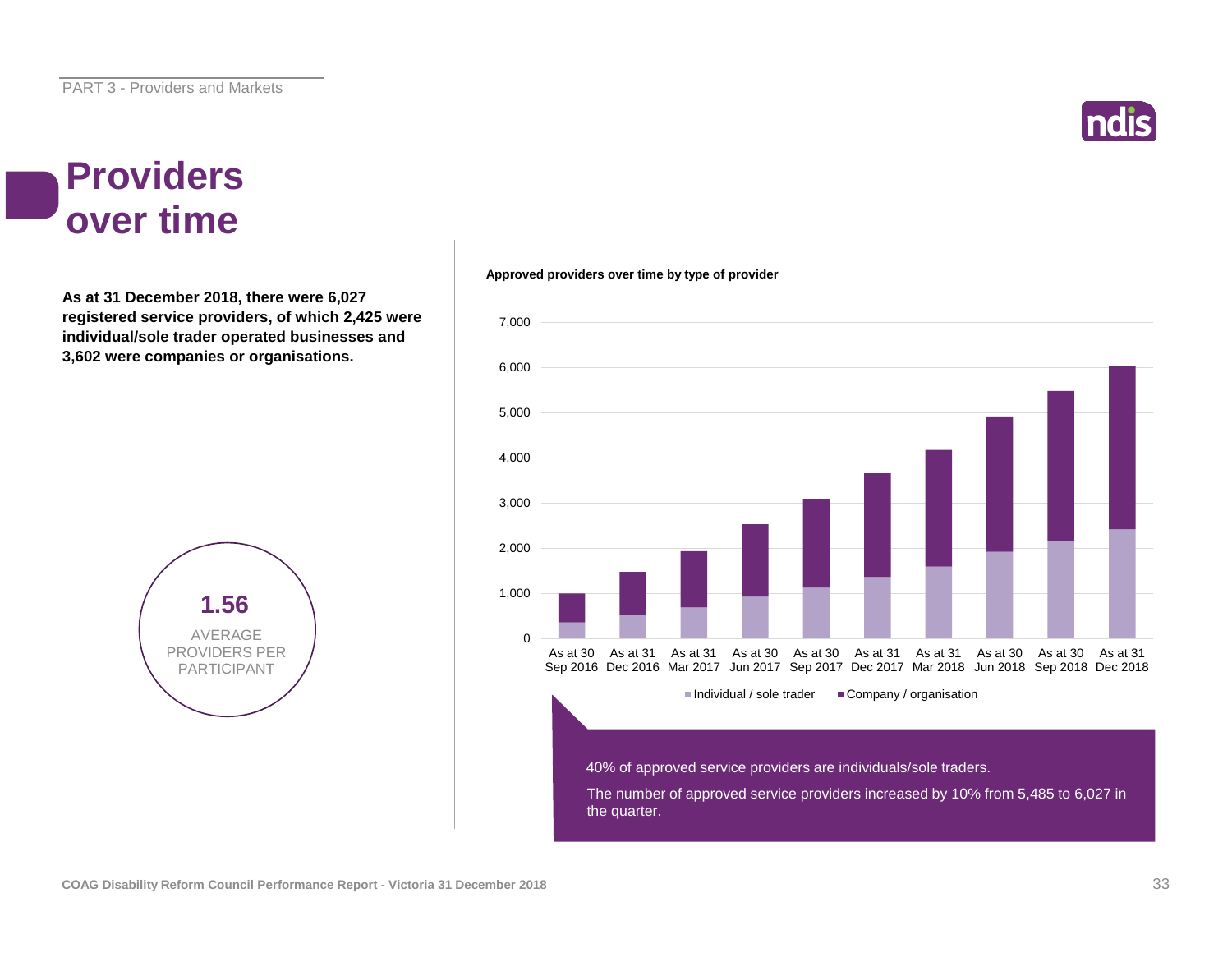![](_page_33_Picture_1.jpeg)

# **Proportion of Active**

**Change in the activity status of providers.**

**As at 31 December 2018, 44% of providers were active and 56% were yet to have evidence of activity. Of all providers, 706 began delivering new supports in the quarter.**

![](_page_33_Picture_5.jpeg)

**706** NUMBER OF PROVIDERS DELIVERING NEW SUPPORTS

**COAG Disability Reform Council Performance Report - Victoria 31 December 2018** 34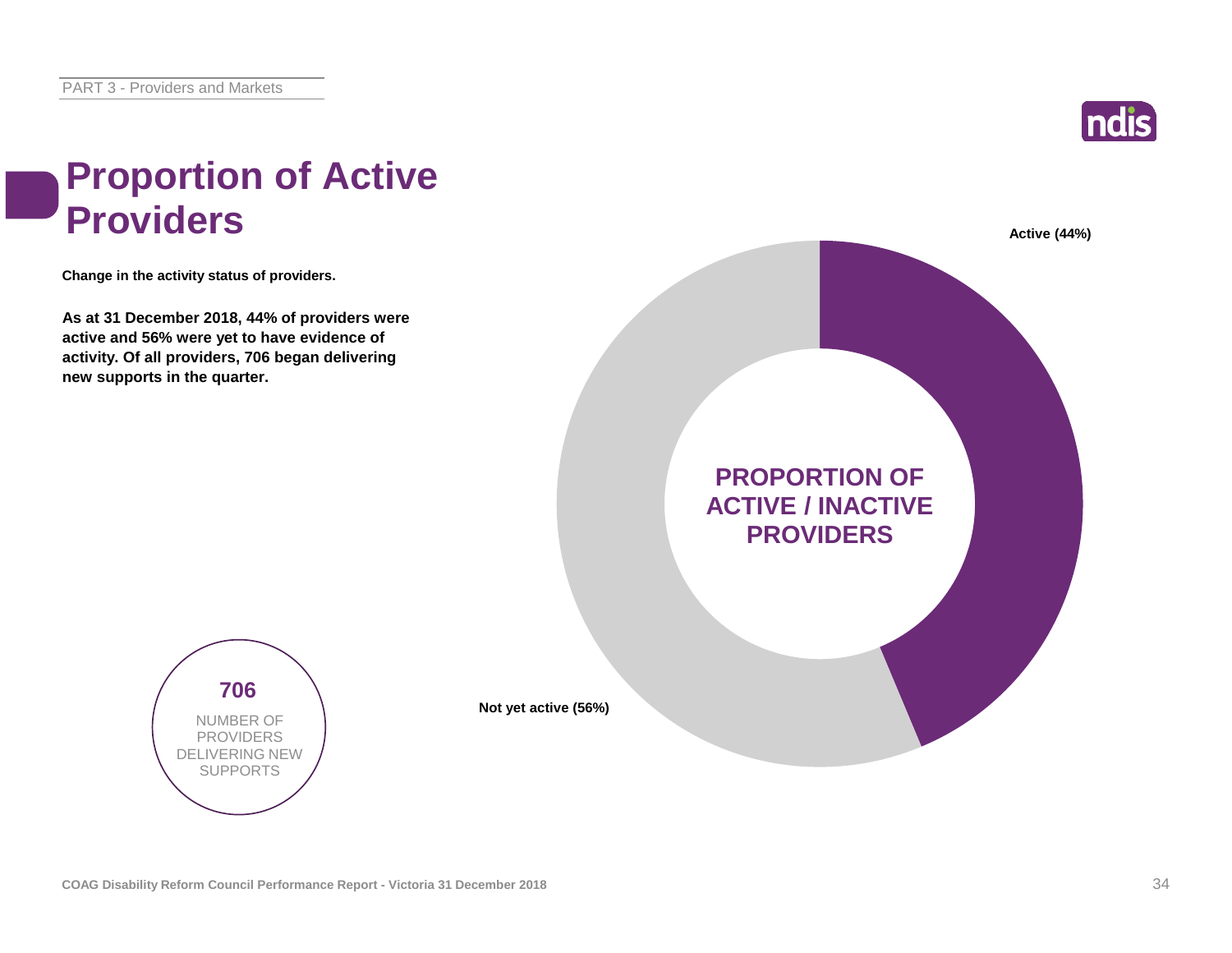![](_page_34_Picture_1.jpeg)

### **Approved Registration groups**

**The number of approved providers has** *Approved providers by registration group and percentage change over the quarter***<br>
<b>Approved providers** by registration group and percentage change over the quarter **increased for most registration groups over the quarter.**

**The registration groups with the largest numbers of approved providers continue to grow:**

**• Therapeutic Supports: from 2,573 to 2,862 (11% increase)**

**• Household Tasks: from 1,585 to 1,800 (14% increase)**

**• Assistance with travel/transport arrangements: from 1,260 to 1,421 (13% increase)**

**• Assistance products for personal care and safety: from 951 to 1,046 (10% increase)**

**• Innovative Community Participation: from 875 to 995 (14% increase)**

![](_page_34_Figure_10.jpeg)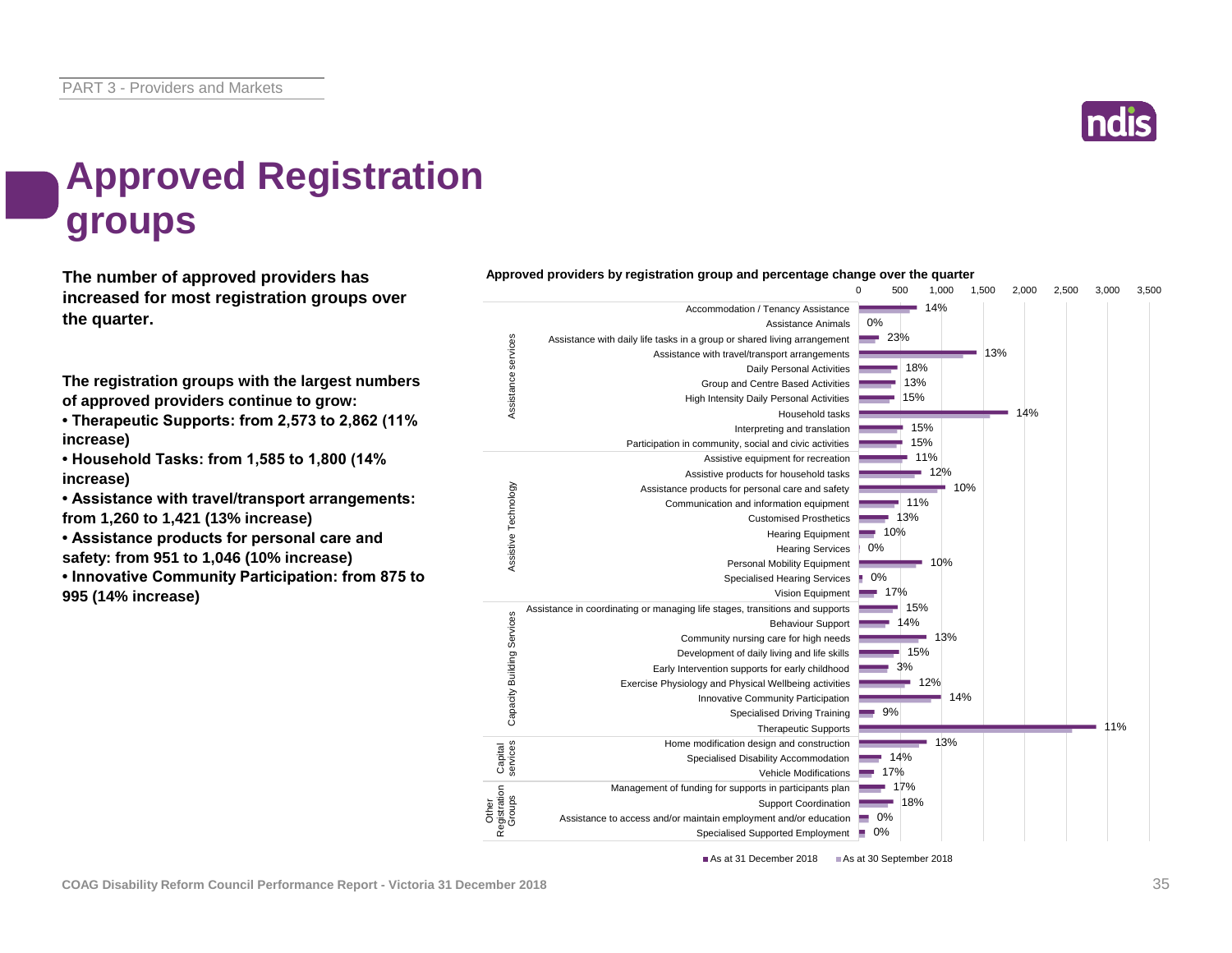### **Active Registration groups**

**The number of providers active in each registration group has increased for most registration groups over the quarter.**

**The registration groups with the largest numbers of active providers continue to grow:**

**• Therapeutic Supports: from 1,259 to 1,393 (11% increase)**

**• Household tasks: from 482 to 569 (18% increase)**

**• Participation in community, social and civic activities: from 335 to 371 (11% increase)**

**• Daily Personal Activities: from 297 to 331 (11% increase)**

**• Assistance in coordinating or managing life stages, transitions and supports: from 295 to 328 (11% increase)**

![](_page_35_Figure_10.jpeg)

**Active providers by registration group and percentage change over the quarter** 0 200 400 600 800 1,000 1,200 1,400 1,600

As at 31 December 2018 As at 30 September 2018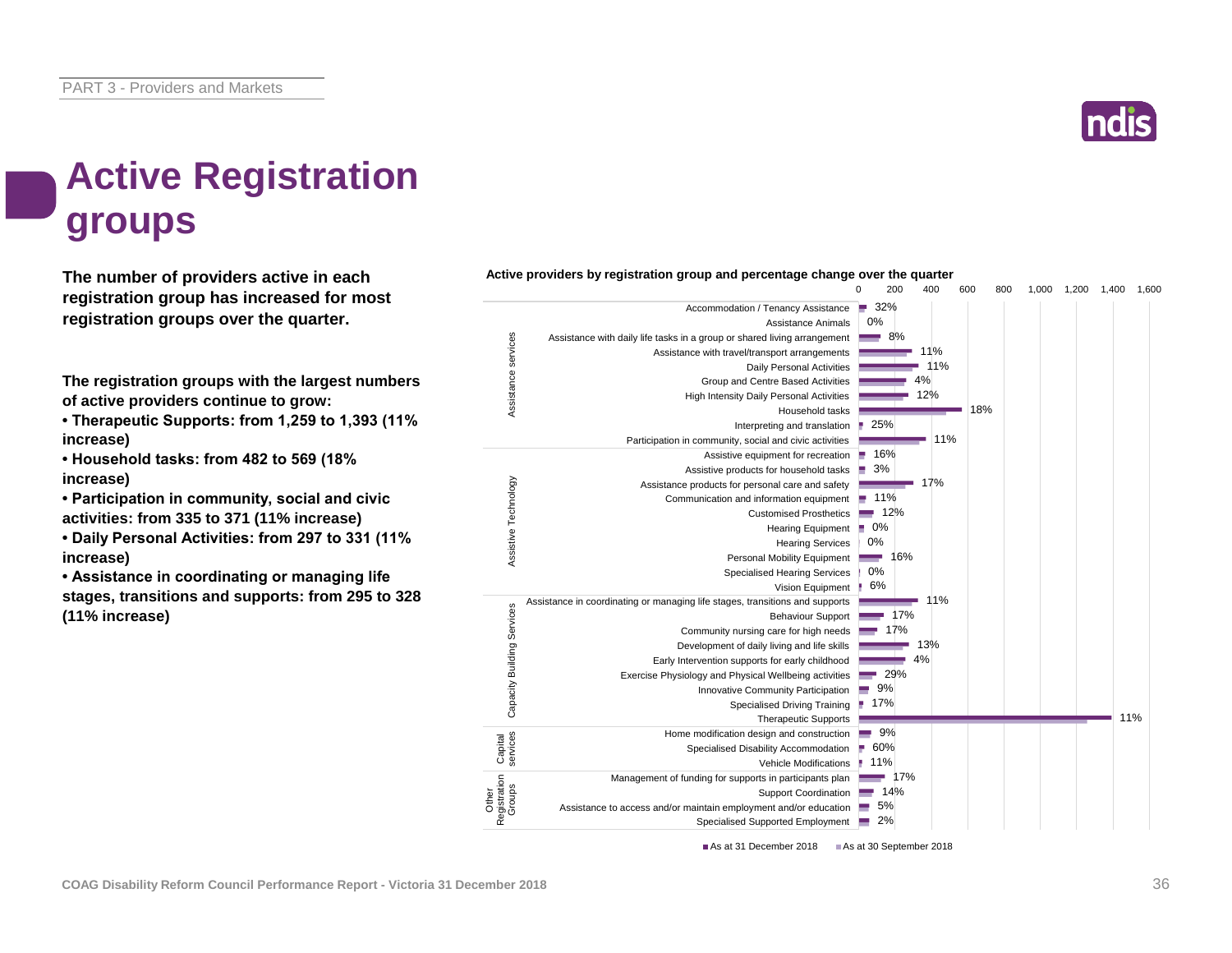![](_page_36_Picture_1.jpeg)

#### **Market share of top providers**

**25% of service providers received 85-90% of Market share of the top 25% of providers by registration group. the dollars paid for major registration groups.**

![](_page_36_Figure_4.jpeg)

![](_page_36_Figure_6.jpeg)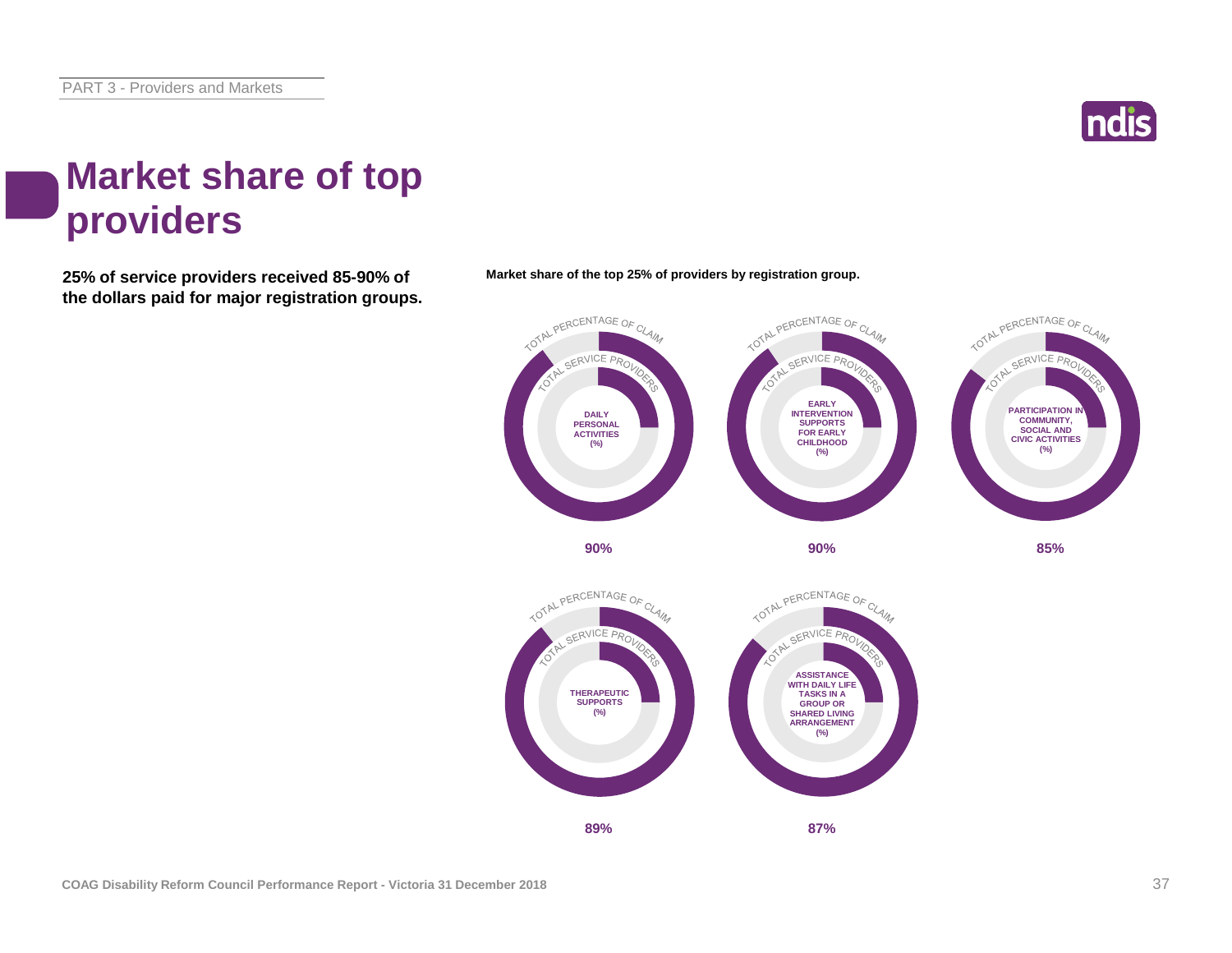## **Information, Linkages and Capacity Building**

Information, Linkages and Capacity Building was covered in the national version of the COAG Quarterly Performance Report.

**Victoria - 31 December 2018**

![](_page_37_Picture_4.jpeg)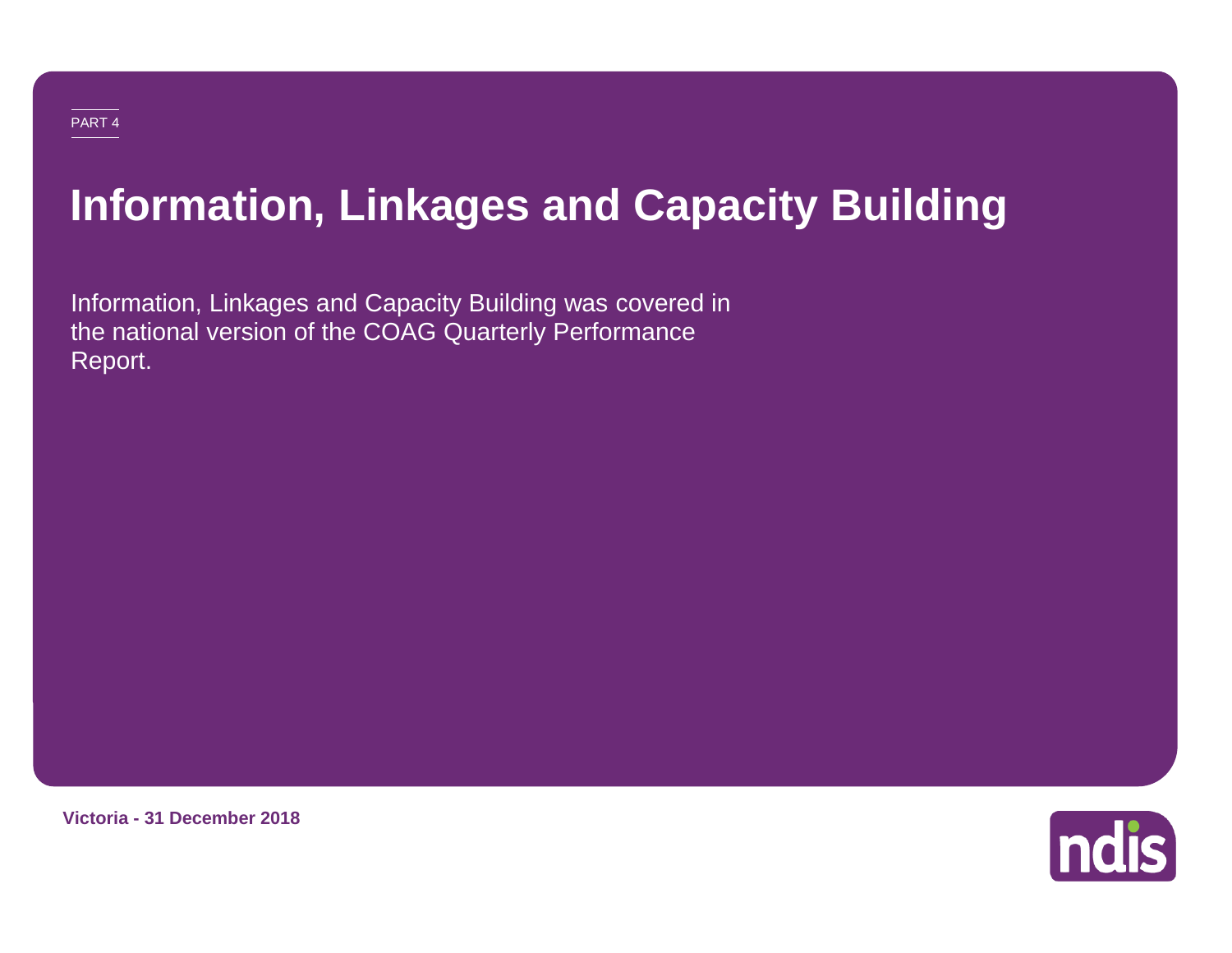### **Mainstream Interface**

The proportion of participants entering in the current quarter and accessing mainstream services is consistent with prior quarters.

![](_page_38_Picture_2.jpeg)

![](_page_38_Picture_3.jpeg)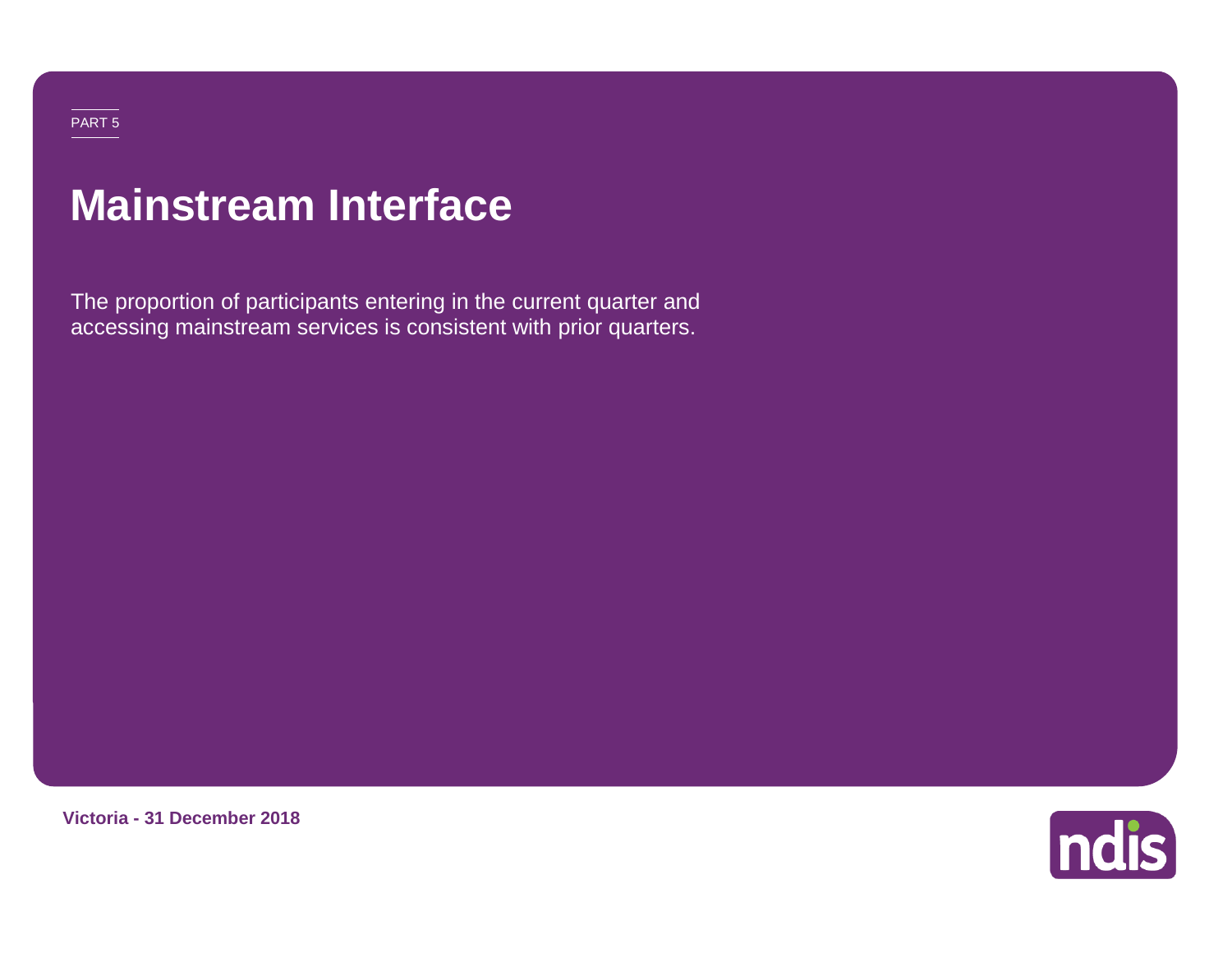![](_page_39_Picture_1.jpeg)

### **Mainstream Interface**

**89% of active participants with a plan approved in 2018-19 Q2 access mainstream services. This is consistent with prior quarters. Participants are accessing mainstream services predominantly for health and wellbeing, daily activities and lifelong learning.**

![](_page_39_Figure_4.jpeg)